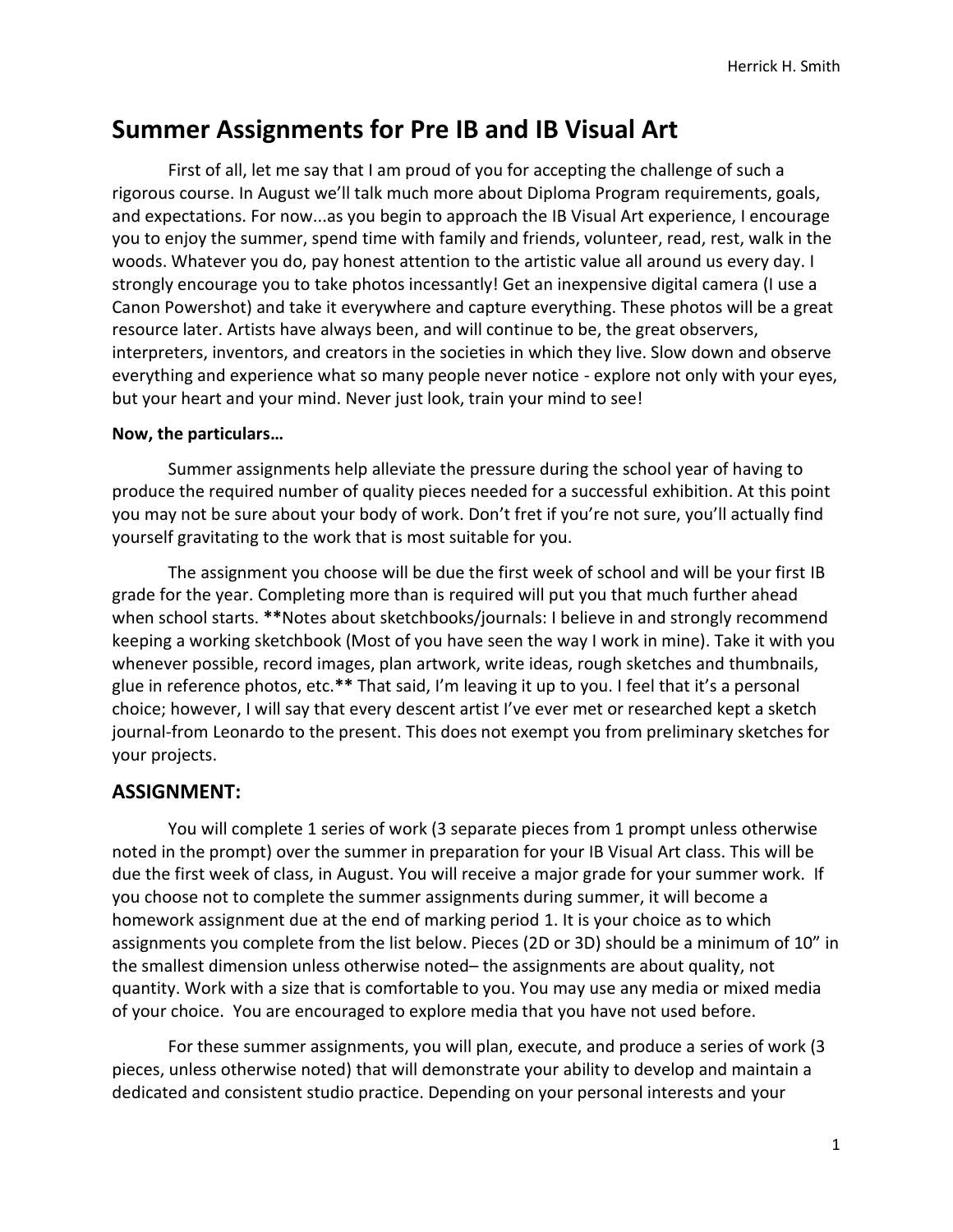experience as a practicing artist, the work can follow several different directions or can focus on one overarching idea. The emphasis remains on the making, and on developing your personal mark or application processes. How you make the work and how you resolve the work is directly tied to your artistic intent, but you will need to demonstrate the appropriate time and effort expected of advanced art students.

IB requires evidence of your process therefore experimentation and working beyond your current comfort level is encouraged, as the goal of this course is to expand your range of possibilities as you gather knowledge, experience, and receive critical feedback. You will not be penalized for straying from your original intent, and some work may be a complete failure in relation to what you were attempting to do. **Keep and document everything**.

While developing these projects, you will begin to refine your personal focus and critical vocabulary. You will document your projects digitally at every stage of development.

Additionally you will create a statement that outlines and clearly and coherently explains the influences, rationale, processes, and conceptual issues that drive this body of work. A written justification for any adjustments or augmentation to the original plan will also accompany the summer assignments upon return to school.

#### **REQUIRED:**

| Writing an artist statement worksheet                                  | Page 4  |
|------------------------------------------------------------------------|---------|
| • Steps for planning an individual series (paired with 1 of the below) | Page 8  |
| • Exhibition text (paired with 1 of the below)                         | Page 11 |

# **Incoming 9 th Prompts**

• Artist Study Paper Page 12 • Elements and Principles of Art Unit Plan and Elements and Principles of Page 13 Art Dailey Scavenger Hunt

# **Rising 10th and 11th PROJECT PROMPTS** (in order of increasing complexity)**:**

|           | • Wearable Art            | Page 16 |
|-----------|---------------------------|---------|
|           | $\bullet$ "10 Things"     | Page 17 |
|           | • Found Object Assemblage | Page 18 |
|           | • 300 Objects             | Page 19 |
| $\bullet$ | Installation/Intervention | Page 20 |
| $\bullet$ | 12 Hours                  | Page 22 |
|           | An Individual Series      | Page 23 |

#### **Rising 12th**

• Exhibition Artwork #6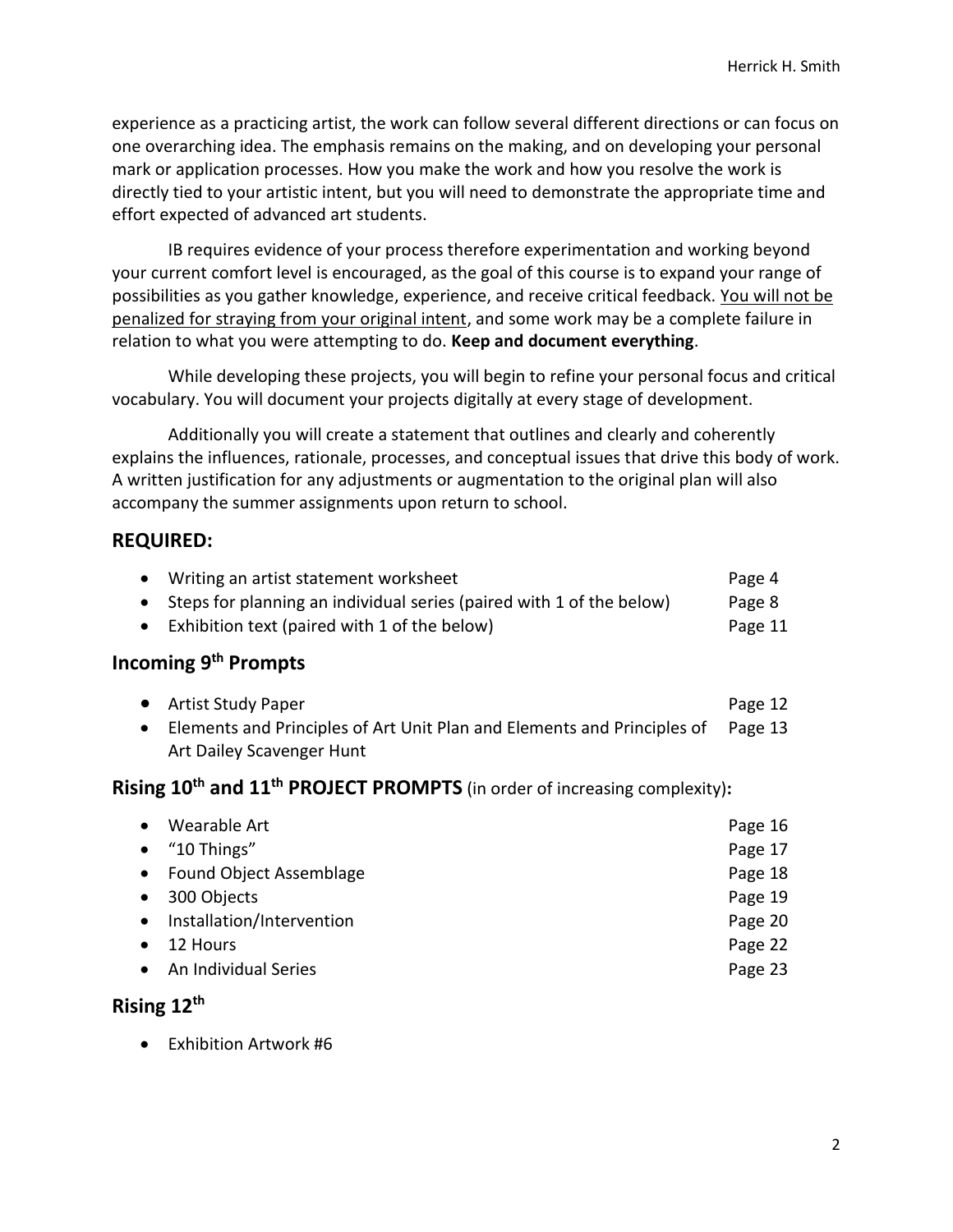#### **REFERENCES**

| • Universal Themes in Art           | Page 24 |
|-------------------------------------|---------|
| • Elements and Principles of design | Page 24 |
| • Sculpture Rubric                  | Page 26 |
| $\bullet$ 2D Rubric                 | Page 27 |
|                                     |         |

**NOTE for 9th,10th , and 11th:** If you attend an art class or workshop over the summer at a college, museum, or art center, you can submit 3 pieces from that class.

For each assignment you will also include writing known as the "exhibition text".

# **Keep in Mind**

- If you submit work to IB that makes use of photographs, published images, and/or other artists' works, you must show substantial and significant development beyond translation (taking a photo someone else took and drawing it, taking a illustration created by someone and making another copy of it) . This may be demonstrated through manipulation of the formal qualities, design, and/or concept of the original work. It is unethical, constitutes plagiarism, and often violates copyright law to copy an image (even in another medium) that was made by someone else. IB takes a very serious stance on this, I would be putting my integrity on the line if I allowed this and I simply will not do that.
- Your final portfolio will be evaluated by a minimum of three and a maximum of seven artist-educators hired by IB. Each section is reviewed independently based on criteria for that section.

# **Engaging with sensitive topics**

Studying visual arts gives students the opportunity to engage with exciting, stimulating and personally relevant topics and issues. However, it should be noted that often such topics and issues can also be sensitive and personally challenging for some students. Student artists should be aware of this and approach and engage with such topics in a responsible manner. Consideration should also be given to the personal, political and spiritual values of others, particularly in relation to race, gender, or religious beliefs.

As part of the collective consideration of the school, visual arts students must maintain an ethical perspective during their course. No work undertaken by the student should damage the environment, include excessive or gratuitous violence or reference to explicit sexual activity. The student and all work created by the student must adhere to the student code of conduct or disciplinary action will be taken.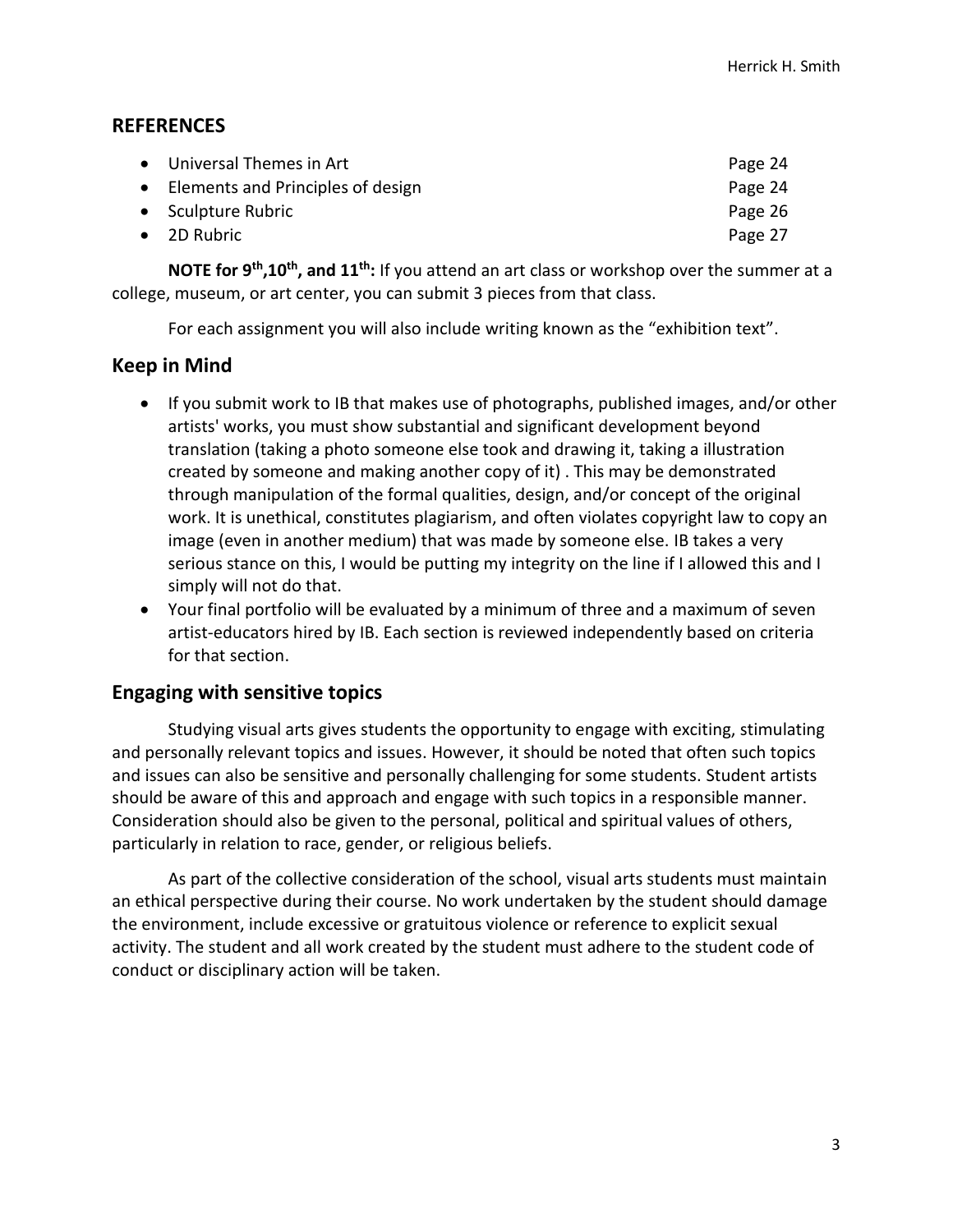# **How to write and Artist Statement: Worksheet**

#### Why do you Need an Artist Statement?

As a professional artist, you will need to have more than your work to get around in the art world and an artist statement is most often the first communication between an artist and the public. Used when submitting your portfolio to competitions, galleries, and museums, it provides context for your work viewed in person or on your website. Online, your artist statement will be read all over the world.

There are many paths to becoming an artist, through school or an apprenticeship, or through inspiration and self-teaching but no matter how you arrive; an artist statement is a living document that guides your creative output. It can remind you why you make in times of doubt and can vary across different bodies of work.

#### Step 1: Know Your Audience

Remember, as an artist you are not only writing to an art gallery, but also to visitors, students, and potential buyers. You want each of these groups to be able to understand what you are saying about yourself and your art. You aren't always going to be standing next to a patron to explain everything to them, so you have to make sure that your statement communicates all your ideas to any viewer.

#### Step 2: Content for your Artist Statement

Between 150-200 words (two paragraphs) is the best length for a statement that is going to be published. It is long enough to let a viewer learn about you and your work, but not too long that they can't follow your story and get distracted.

There are three elements to consider: the "what," the "how," and the "why." There should be enough information in your artist statement that someone can begin to imagine the art that you make without having it in front of them.

#### A: "What":

Is your work Abstract? Portraits? Social Critique? What is your imagery? When people describe what you make, what do they say? Describe the content of your works in a general way to flow from how you work to what you make.

#### B: "How":

The 'How' refers to how you created your works. Many visitors are interested in knowing about your artistic process. Describe your works; colors used, large marks or small scale or marks, are there no visible marks at all? What tools are integral to your process?

#### C: "Why":

Why do you make what you make? What does your life say about your work and your work say about your life? What symbols do you use and why? Explain the influences behind the meanings of your works.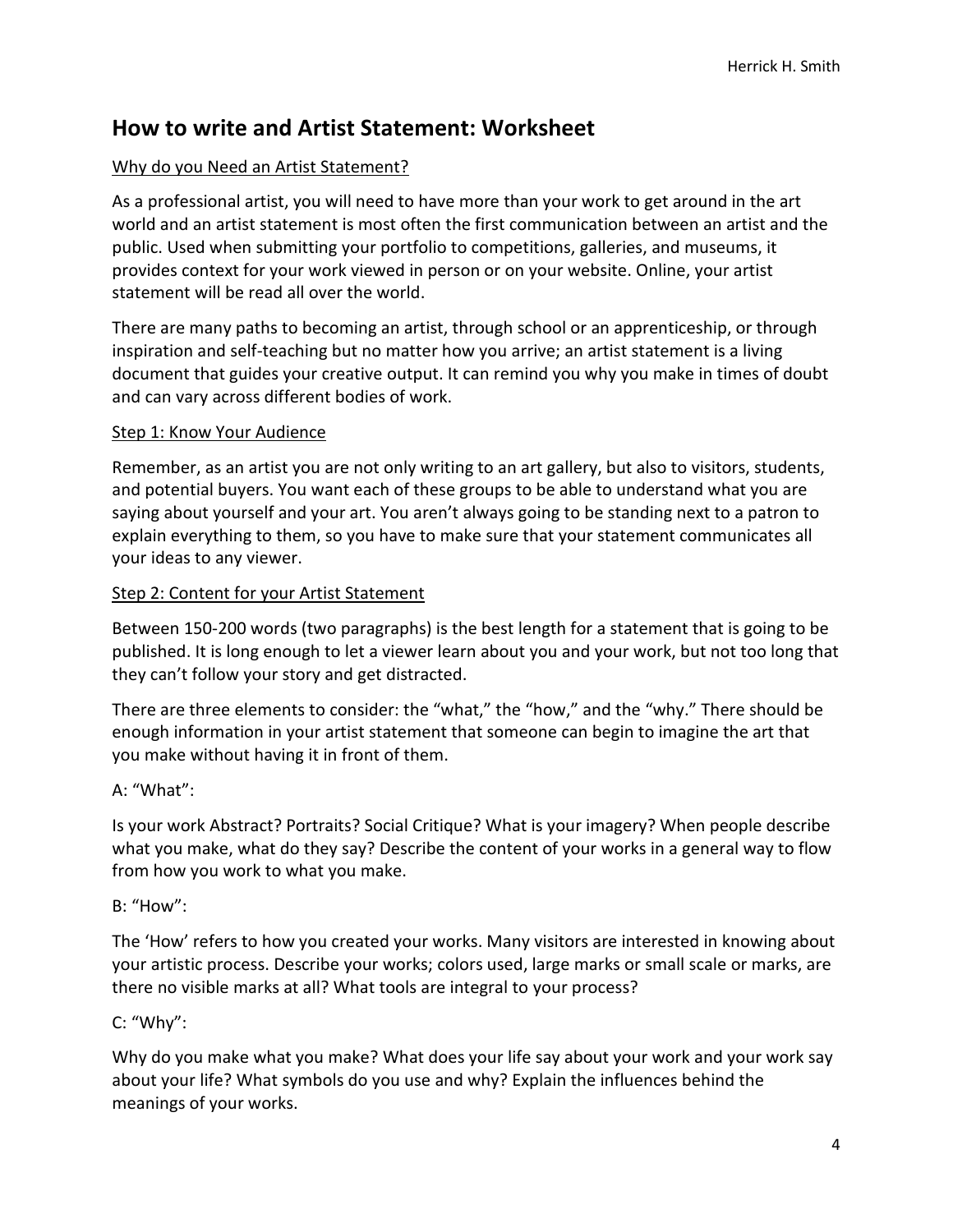You don't have to have the same amount of each type of information, but it is a good idea to have part of your statement devoted to each of these categories. However, if one category seems far more relevant to your work than the others, feel free to emphasize it in your statement. You can put as much or as little of each category as you like; if your works are about the medium then you can focus more on how you make your works and if it is more about the "why" and your inspiration, focus on that. Balance your content in any way you need to.

#### Step 3: Style.

Every artist statement must follow the three C's of style: they should be clear, concise, and consistent.

Be clear: Use accessible vocabulary; keep in mind that your readers may not be scholars, artists, or art historians. Write like you're speaking to a person on the street, somebody who goes to museums "every now and then," as many of your viewers will fall into that category. Make sure the content in your artist statement is not too complex or technical. This will intimidate your audience.

Be concise: Don't go on for pages and pages about your work. Even the most interested person will get lost in too much information. You want your statement to pull the viewer in, not bore them.

According to numerous museum surveys, average museum and gallery visitors spend 5 to 15 seconds looking at each artwork. You want your statement to be brief enough to communicate information in that time, and not disrupt the flow of the visitor when they stop to read the statement in full.

Be consistent: Make sure that what you say in your artist's statement matches the works that are on display. If you also have a press release or biography available, make sure your statement does not contradict these texts at all. Update your artist statement as you grow and evolve as an artist.

**REMINDER**: An artist statement should be in the first person, everything is "I" not "he/she/they." Imagine your statement is having a conversation with a viewer, it is speaking for you.

#### Step 4: Practice Makes Perfect

Write out your statement a few different ways and think about which one best describes you and your work. Read your statement aloud to make sure it flows properly. Read it to people familiar with you and your work and listen to their comments.

Enlist an editor. If you do not feel like you are the best writer, have someone help you correct your grammar and make sure the artist statement says what you want it to say.

REMINDER: Certain publications have a word requirement (usually between 150-200 words). Take their advice and write at least that much. This is likely the minimum and you do not want to be left out because you didn't provide enough text. Compose a short version to avoid reworking your statement every time you send it somewhere new with a word limit maximum.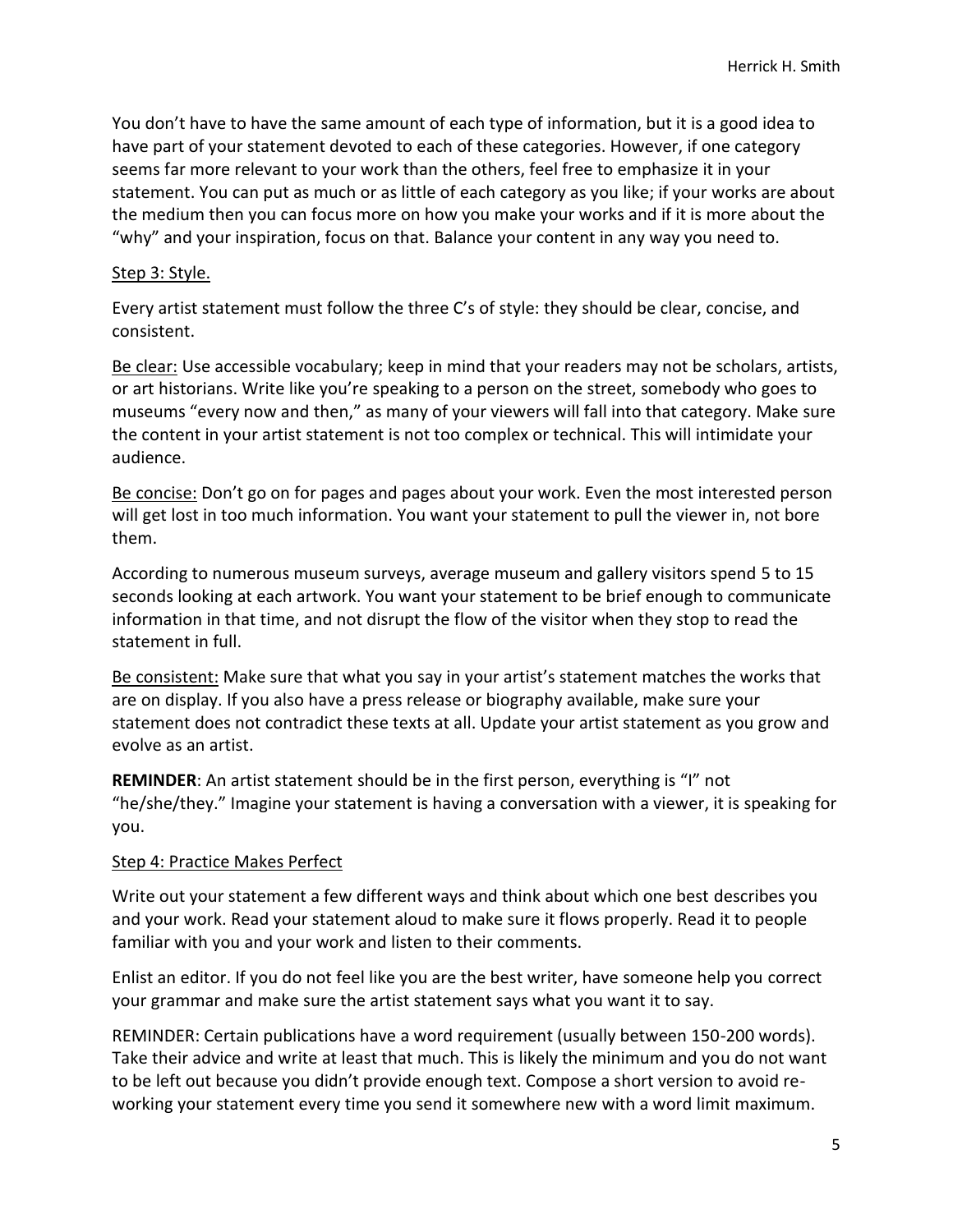#### Tips for English Speakers of Other Languages:

Write your statement in your native language first, and then translate it. You can use a professional translator, or you can try to translate it with an application online. Just be sure that you have it double checked by a native speaker of whatever language your statement will be published in before you submit. Don't try to limit yourself to your second language vocabulary. Do your very best to compose something for yourself.

#### Design:

Once you have your statement ready to go, you need to prepare it for submission. If you submit to a gallery, a contest, or a local collective and you want your statement to do its job. Most submissions to galleries these days are online which makes worrying about how your statement looks a non-issue

If you are submitting a printed statement, here are some tips for aligning to the art world standards:

A: Keep your Artist Statement Clean .

Make sure your paper is clean, crisp, and classic. You want have your materials look as professional as possible. You are essentially engaging in a business transaction when you submit your work to a gallery: Present yourself with excellence.

Plain paper or basic letterhead is best for a professional impression. You don't need fancy paper, paper you made by hand, or designer paper to submit your statement. It may seem eyecatching at first, but in reality most fancy paper designs are distracting from any important content. If it looks like a party invitation, no serious gallery will take it seriously. If you want to go the extra mile and use nice stationery, do not choose an elaborate design. A thick card stock can be nice, but keep the paper white or off-white so that it is not distracting from the content.

For display in an exhibition, consider mounting your statement on mat board or other substrate.

B: Keep your Artist Statement Readable.

The professional rule also applies to fonts. Make sure your font is clear and reads easily. You can never go wrong with basic fonts like Arial or Times New Roman. Fancy fonts can take away from your content. It doesn't matter if the font matches what you think your art feels like: if a gallery owner or buyer can't read it, then it hurts your work more than it helps. Along the same lines, do NOT handwrite your statement. Very few galleries will even read a handwritten statement even if in calligraphy. It's also a lot of work to handwrite an artist statement, and if you're submitting to multiple galleries, writing out all those statements is a waste of your time. Type it. If you do not have regular access to a computer or a word processing program, you can always work on your statement online and pay a few cents to have it printed at your local copy center.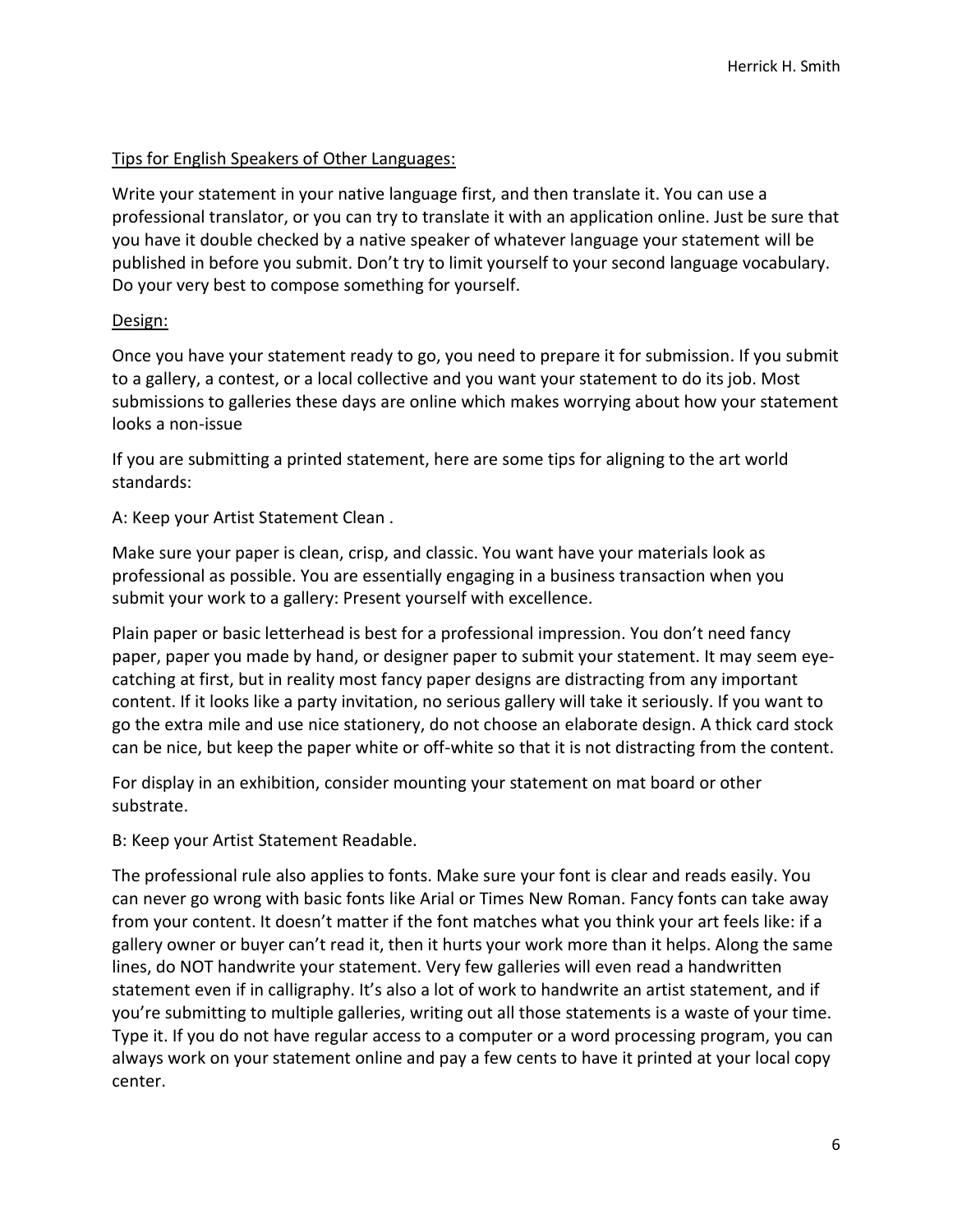**Write down the answers to these questions and then edit them down do the absolute essentials:**

How-

What-

Why-

**Share your ideas with an intellectual partner.** Seek out a variety of partners to act as springboards, critics, collaborators, devil's advocates. Try not to develop ownership of a particular idea too soon.

What new ideas or concepts are generated?

What ideas or concepts are rising to the top?

Who is your audience? Is it a specific target or a broad cross-section of the population?

\_\_\_\_\_\_\_\_\_\_\_\_\_\_\_\_\_\_\_\_\_\_\_\_\_\_\_\_\_\_\_\_\_\_\_\_\_\_\_\_\_\_\_\_\_\_\_\_\_\_\_\_\_\_\_\_\_\_\_\_\_\_\_\_\_\_\_\_\_\_\_\_\_\_\_\_\_\_

\_\_\_\_\_\_\_\_\_\_\_\_\_\_\_\_\_\_\_\_\_\_\_\_\_\_\_\_\_\_\_\_\_\_\_\_\_\_\_\_\_\_\_\_\_\_\_\_\_\_\_\_\_\_\_\_\_\_\_\_\_\_\_\_\_\_\_\_\_\_\_\_\_\_\_\_\_\_

\_\_\_\_\_\_\_\_\_\_\_\_\_\_\_\_\_\_\_\_\_\_\_\_\_\_\_\_\_\_\_\_\_\_\_\_\_\_\_\_\_\_\_\_\_\_\_\_\_\_\_\_\_\_\_\_\_\_\_\_\_\_\_\_\_\_\_\_\_\_\_\_\_\_\_\_\_\_

\_\_\_\_\_\_\_\_\_\_\_\_\_\_\_\_\_\_\_\_\_\_\_\_\_\_\_\_\_\_\_\_\_\_\_\_\_\_\_\_\_\_\_\_\_\_\_\_\_\_\_\_\_\_\_\_\_\_\_\_\_\_\_\_\_\_\_\_\_\_\_\_\_\_\_\_\_\_

\_\_\_\_\_\_\_\_\_\_\_\_\_\_\_\_\_\_\_\_\_\_\_\_\_\_\_\_\_\_\_\_\_\_\_\_\_\_\_\_\_\_\_\_\_\_\_\_\_\_\_\_\_\_\_\_\_\_\_\_\_\_\_\_\_\_\_\_\_\_\_\_\_\_\_\_\_\_

\_\_\_\_\_\_\_\_\_\_\_\_\_\_\_\_\_\_\_\_\_\_\_\_\_\_\_\_\_\_\_\_\_\_\_\_\_\_\_\_\_\_\_\_\_\_\_\_\_\_\_\_\_\_\_\_\_\_\_\_\_\_\_\_\_\_\_\_\_\_\_\_\_\_\_\_\_\_

\_\_\_\_\_\_\_\_\_\_\_\_\_\_\_\_\_\_\_\_\_\_\_\_\_\_\_\_\_\_\_\_\_\_\_\_\_\_\_\_\_\_\_\_\_\_\_\_\_\_\_\_\_\_\_\_\_\_\_\_\_\_\_\_\_\_\_\_\_\_\_\_\_\_\_\_\_\_

\_\_\_\_\_\_\_\_\_\_\_\_\_\_\_\_\_\_\_\_\_\_\_\_\_\_\_\_\_\_\_\_\_\_\_\_\_\_\_\_\_\_\_\_\_\_\_\_\_\_\_\_\_\_\_\_\_\_\_\_\_\_\_\_\_\_\_\_\_\_\_\_\_\_\_\_\_\_

\_\_\_\_\_\_\_\_\_\_\_\_\_\_\_\_\_\_\_\_\_\_\_\_\_\_\_\_\_\_\_\_\_\_\_\_\_\_\_\_\_\_\_\_\_\_\_\_\_\_\_\_\_\_\_\_\_\_\_\_\_\_\_\_\_\_\_\_\_\_\_\_\_\_\_\_\_\_

\_\_\_\_\_\_\_\_\_\_\_\_\_\_\_\_\_\_\_\_\_\_\_\_\_\_\_\_\_\_\_\_\_\_\_\_\_\_\_\_\_\_\_\_\_\_\_\_\_\_\_\_\_\_\_\_\_\_\_\_\_\_\_\_\_\_\_\_\_\_\_\_\_\_\_\_\_\_

\_\_\_\_\_\_\_\_\_\_\_\_\_\_\_\_\_\_\_\_\_\_\_\_\_\_\_\_\_\_\_\_\_\_\_\_\_\_\_\_\_\_\_\_\_\_\_\_\_\_\_\_\_\_\_\_\_\_\_\_\_\_\_\_\_\_\_\_\_\_\_\_\_\_\_\_\_\_

#### **Practice!**

Use the space below to draft your artist statement.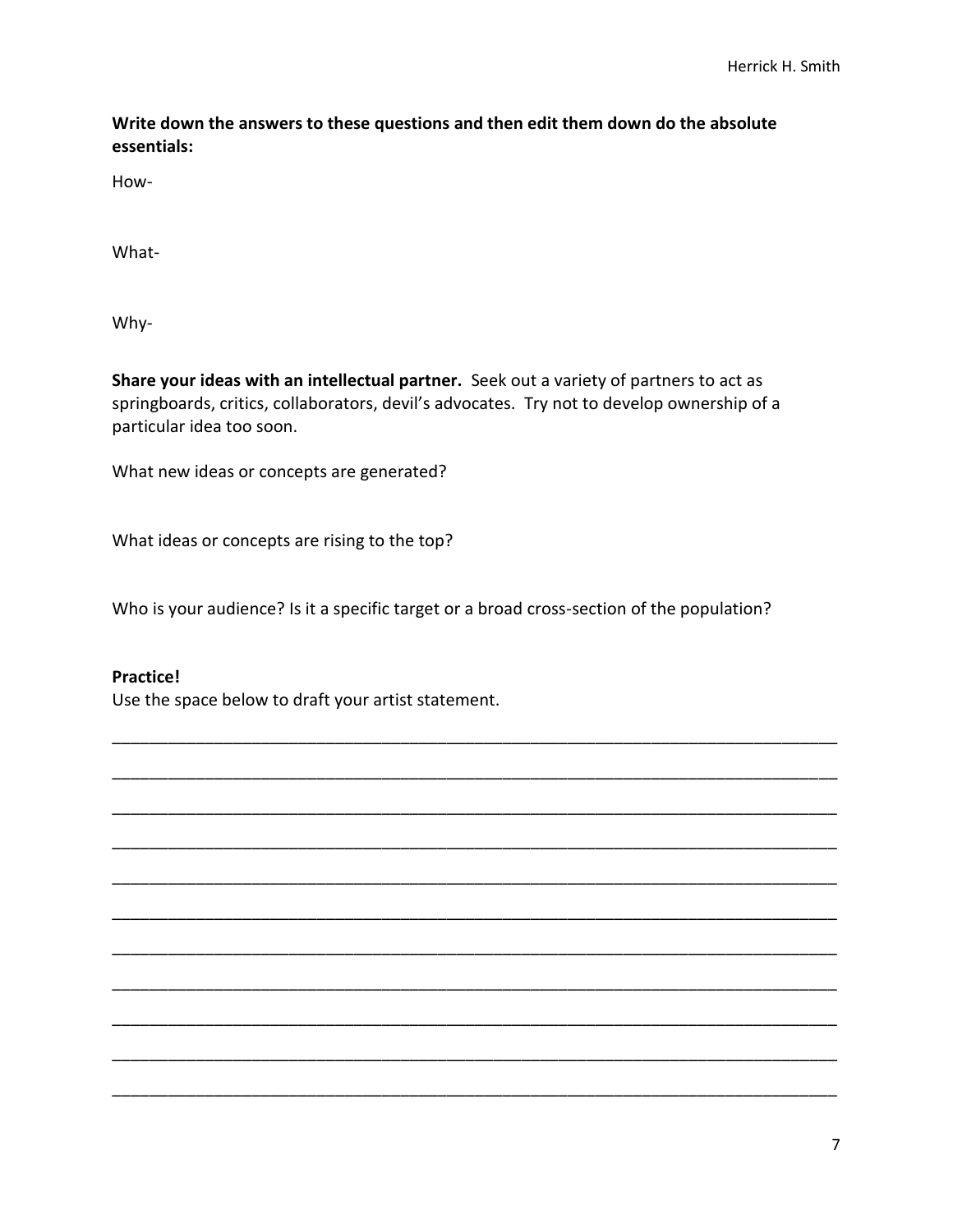# **Planning an Individual Series Worksheet**

Answer the questions below to establish a plan of action to guide your art making.

#### **Initial Planning.**

What concerns, interests or entertains you the most?

What do you want to communicate about this subject?

Which of these ideas have enough depth to sustain your interest in them? Consider your skill set and how you can use them to your advantage in your art making process.

#### **Begin by brainstorming.**

List many ideas without evaluating their worth or practicality.

**Let one idea flow into another. Switch categories. Build depth in categories. Construct a Mind-Map or Idea-Web.**

**Share your ideas with an intellectual partner.** Seek out a variety of partners to act as springboards, critics, collaborators, devil's advocates. Try not to develop ownership of a particular idea too soon.

What new ideas are generated?

What ideas are rising to the top?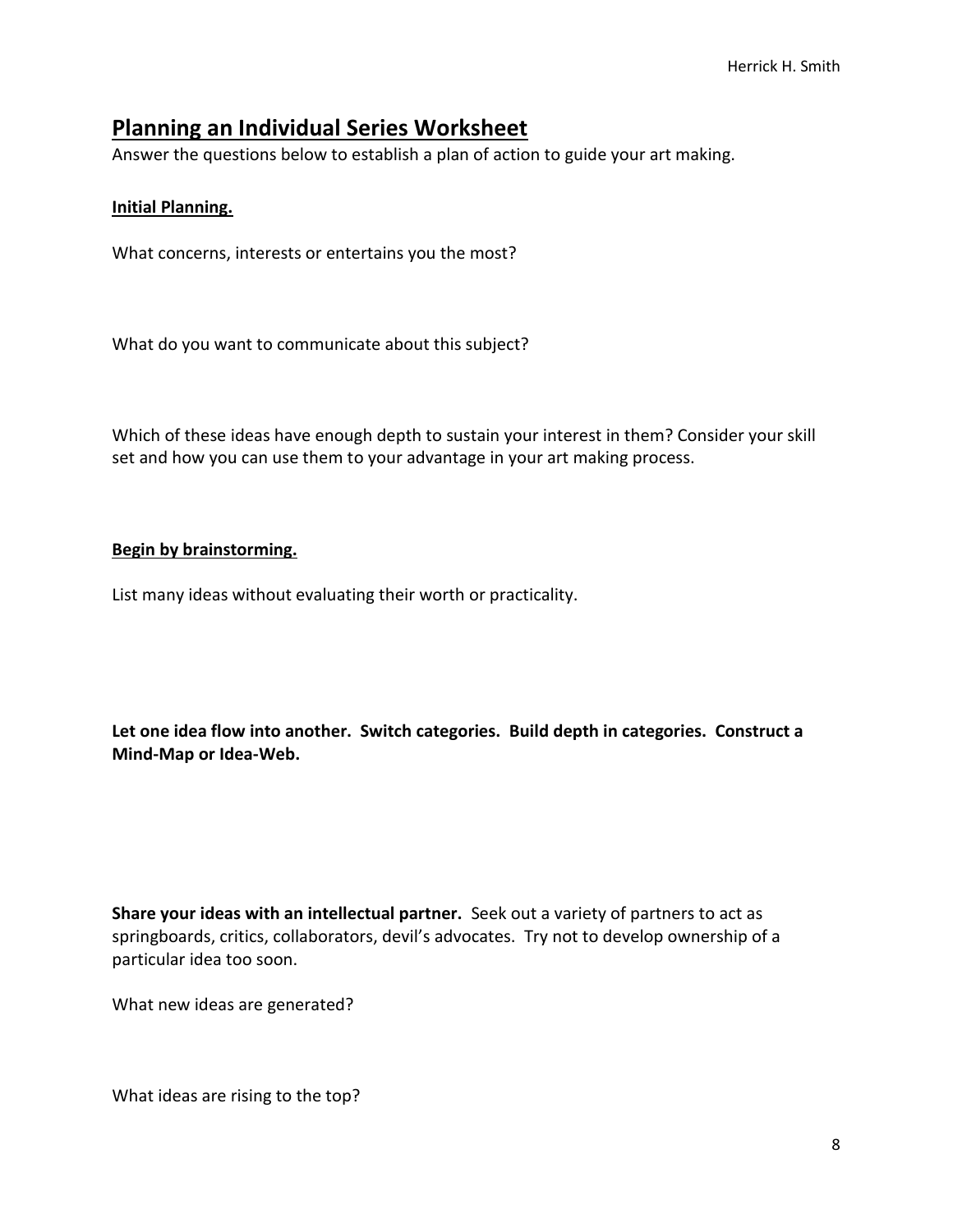Who is your audience? Is it a specific target or a broad cross-section of the population?

**What do you want the viewer to experience?** Abundance, scarcity, joy, peace, potential, connection, abandon, excitement, fear?

List your "experiential" goals for the viewer.

What **elements** are needed in your piece to help implement your concept and create the experience?

List how certain elements may be directly incorporated into the piece or pieces.

List props. Consider display and gallery furniture. Pedestals, wall, floor, ceiling, etc.

List technology. Consider sound system, projections. Do you want to communicate verbally with a voice on demand system?

Consider lightening. Will the piece be displayed outdoors or indoors? Will natural light change perception of the work?

# **Get organized. Categorize.**

Excel files are convenient ways of working with data. Alternately, record them here or in your sketchbook.

Make a list of your current skills (any and all).

List other needed skills and a plan for obtaining them through learning, trading services or hiring.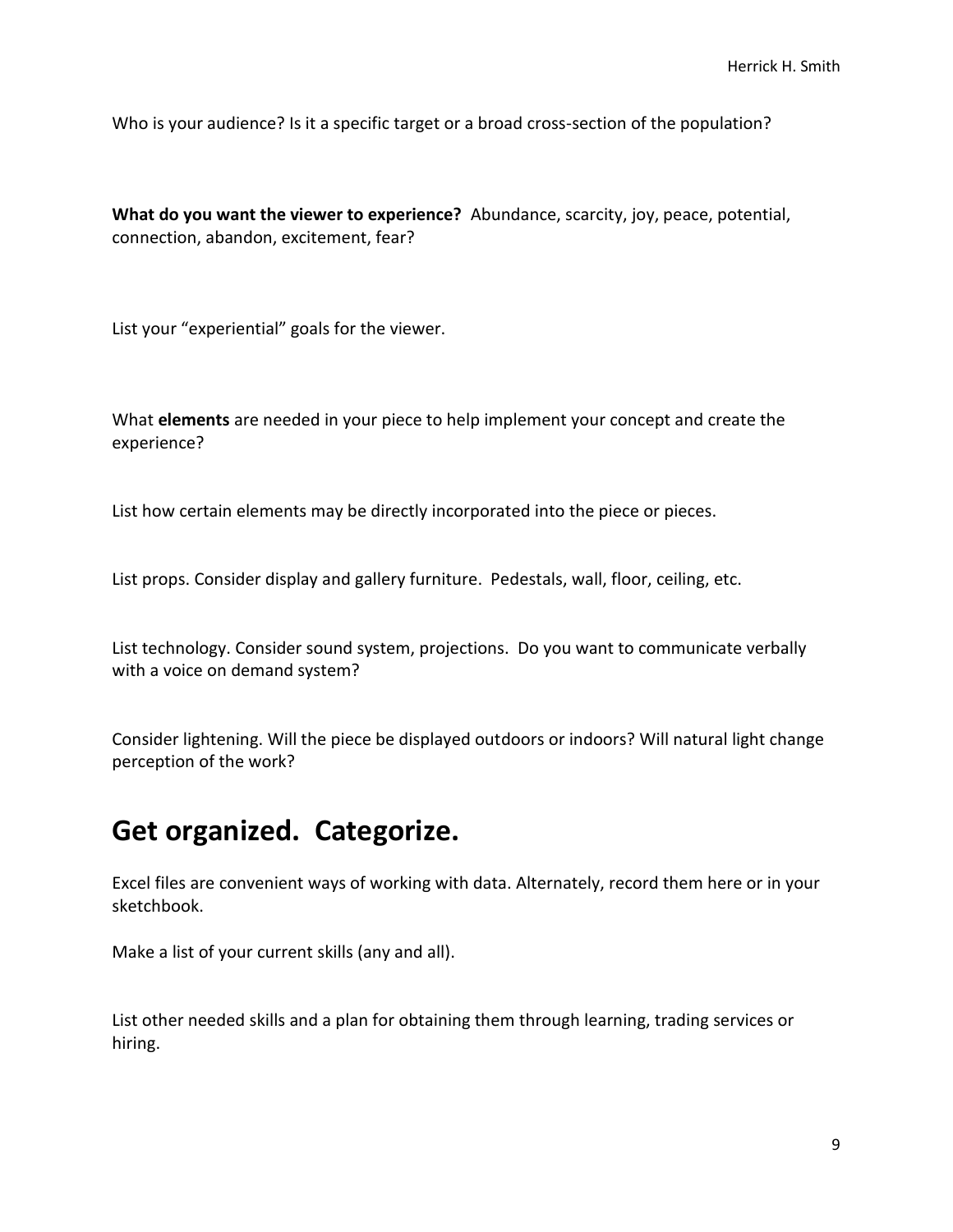# Get Specific and Practical (How you will actually execute your concept)

Consider:

Scale and quantity of work if making multiples.

What media choice will best communicate your concept?

Establish a projected timeline.

What are some additional costs that the project might incur in addition to normal studio supplies? (These will fall upon the student)

How will this work fit into your overall conceptual body of work? Do you have multiple bodies of work with different focuses?

Who is your audience(s) and what venue(s) would be most convenient and attractive to them.

Consider documentation and presentation. What methods will most faithfully communicate your concept?

Finally, with the above conceptual foundation and plan of execution in mind, describe in plain speech what you will actually be creating for this project:

NOW GO FOR IT!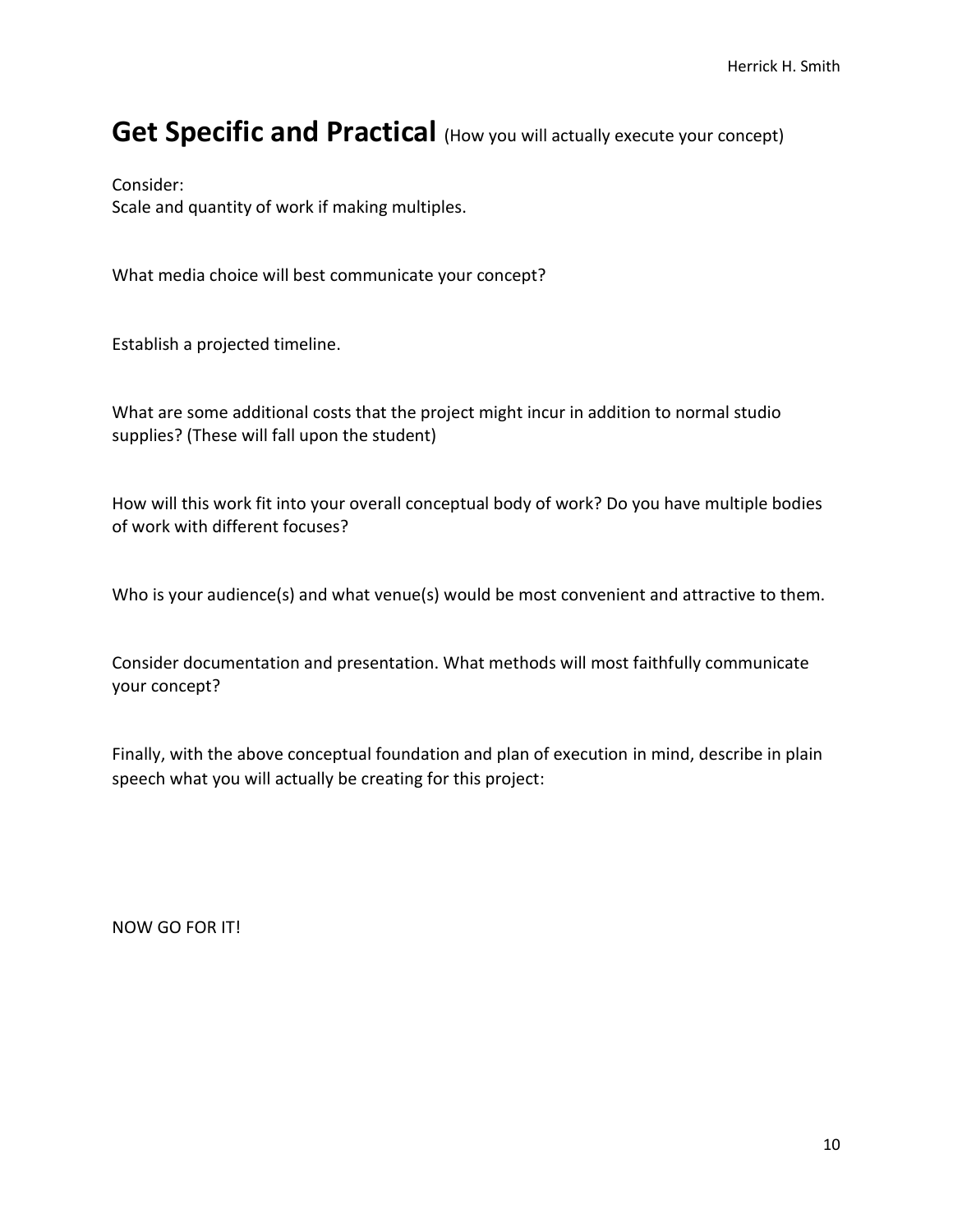#### **WRITING EXHIBITION TEXT**

For each artwork you submit, it should be supported by exhibition text that outlines the title, medium and size of the artwork. The exhibition text should also include a brief outline of the original intentions of the work (500 characters maximum— including spaces—per artwork). This can be presented in the following way.



When completed, these can be printed out and included in your exhibition to help your audience appreciate your work more fully. Mounting printed exhibition text on foam core board can give your exhibition a professional feel.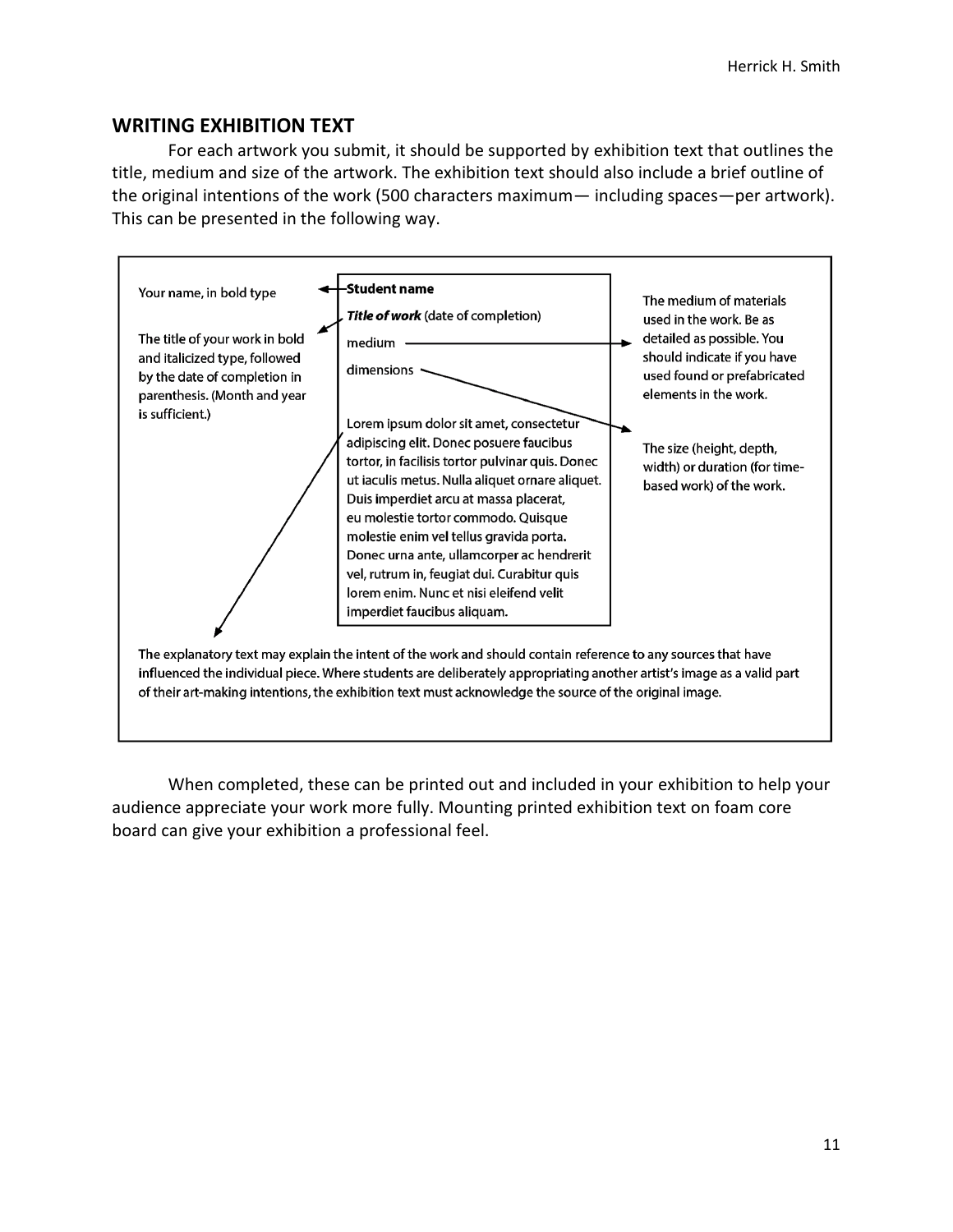#### **Assignment: Artist Study (1 Page)**

# Period: Semester: Year: Due Date:

#### **Objective:**

At the completion of this assignment the student will be able to write knowledgeably about a chosen individual artist. The student will gain a greater understanding of the important role that their chosen artist has played in the development of an artistic style or an art historical movement. The student will refine their research skills as they find information on their artist for their paper. The students will use the terms, definitions, and the knowledge that they have been taught in class to present formal, technical, historical, and conceptual issues relating to an artist and their work. The student will be able to assemble a cohesive and organized paper complete with images and other supporting material. **Format/Process:**

- Use the media center or work with your teacher to select an artist to study.
- Use text and/or online resources in the media center to research your artist.
- Compose an outline of your paper as an aid in planning the composition of your piece.
- You will need at least 4 references with 2 of those being actual hard references.
- Compile your research and write a 1-page double-spaced paper.
- Bibliography and images should be on a 2nd page, not included in your paper text.
- Cite in the Chicago/Turabian style following the hand-out provided.

#### **Considerations (At a minimum answer half of the below):**

- This is not as much as a biography as it is a descriptive and analytical paper about the type of work and the artist.
- What type of work does the artist make? How has their work changed/evolved over time?
- Your reaction or public reaction. What do critics think? Do you like the work? Why or why not?
- What are your favorite piece/pieces and why?
- Compare and contrast works of other significant artists, possibly those who work in style, or those who have received recognition for their work.
- Describe and comment on the work and working style of the artist.
- Where and how was the artwork exhibited? How was the work meant to be viewed?
- What is the artist's personal statement and philosophy about their work?
- In your paper you must address some of the following:
	- o **FORMAL** Elements: Mass, Volume, Color/light, Form, Plane, Line, Texture and Principals: Unity/Variety, Balance, Emphasis, Contrast, Rhythm, Repetition, Proportion/Scale, Positive/Negative Space.

|                            | Visual arts in context                                                                                                                                                                                             | Visual arts methods                                                                                                                                                                                                                                        | Communicating visual arts                                                                                                                                                                                              |
|----------------------------|--------------------------------------------------------------------------------------------------------------------------------------------------------------------------------------------------------------------|------------------------------------------------------------------------------------------------------------------------------------------------------------------------------------------------------------------------------------------------------------|------------------------------------------------------------------------------------------------------------------------------------------------------------------------------------------------------------------------|
| Theoretical<br>practice    | Students examine and<br>compare the work of artists<br>from different cultural<br>contexts.<br>Students consider the<br>contexts influencing their<br>own work and the work of<br>others.                          | Students look at different<br>techniques for making art.<br>Students investigate and<br>compare how and why<br>different techniques have<br>evolved and the processes<br>involved.                                                                         | Students explore ways of<br>communicating through<br>visual and written means.<br>Students make artistic<br>choices about how to most<br>effectively communicate<br>knowledge and<br>understanding.                    |
| Art-<br>making<br>practice | Students make art through<br>a process of investigation,<br>thinking critically and<br>experimenting with<br>techniques.<br>Students apply identified<br>techniques to their own<br>developing work.               | Students experiment with<br>diverse media and explore<br>techniques for making art.<br>Students develop concepts<br>through processes that<br>are informed by skills,<br>techniques and media.                                                             | Students produce a body<br>of artwork through a<br>process of reflection and<br>evaluation, showing a<br>synthesis of skill, media and<br>concept.                                                                     |
| Curatorial<br>practice     | Students develop an<br>informed response to work<br>and exhibitions they have<br>seen and experienced.<br>Students begin to formulate<br>personal intentions for<br>creating and displaying<br>their own artworks. | Students evaluate how<br>their ongoing work<br>communicates meaning<br>and purpose.<br>Students consider the<br>nature of "exhibition" and<br>think about the process of<br>selection and the potential<br>impact of their work on<br>different audiences. | Students select and<br>present resolved works for<br>exhibition<br>Students explain the ways<br>in which the works are<br>connected.<br>Students discuss how<br>artistic judgments impact<br>the overall presentation. |

- o **TECHNICAL** Aspects such as: Materials, construction techniques, clay body, firing techniques, glaze, finishing techniques, etc.
- o **HISTORICAL** Address the historical context the work of the artist fits in, or historical cultures the artist has been influenced by. Historically, what ideas is the artist drawing from?
- o **CONCEPTUAL** Address ideas that you see in the artist's work. Why is the artist making what they are making? What are they trying to say with their artwork? Is there a greater meaning?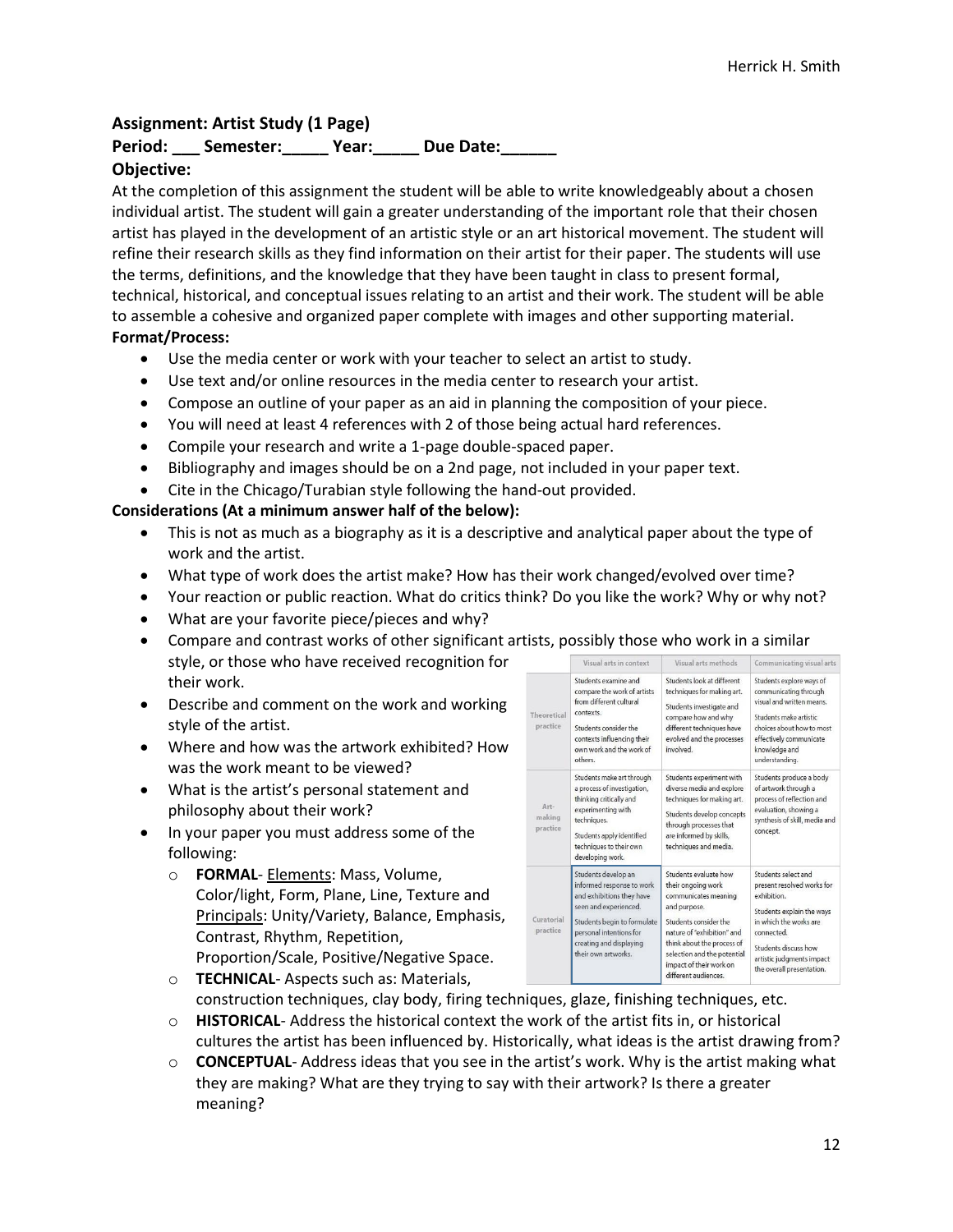# **Unit Name: Elements and Principles of Design**

#### **Building your comprehension and application of art-specific vocabulary**

#### **Benchmark Standards**

VA.912.O.1.1 Use the structural elements of art and the organizational principles of design in works of art to establish an interpretive and technical foundation for visual coherence.

LAFS.910.SL.1.1: Initiate and participate effectively in a range of collaborative discussions (one-on-one, in groups, and teacher-led) with diverse partners on grades 9–10 topics, texts, and issues, building on others' ideas and expressing

|                       | Level 1                      | Level 2                        | Level 3                        | Level 4                    |
|-----------------------|------------------------------|--------------------------------|--------------------------------|----------------------------|
|                       | • Define the given           | All of level 1 plus:           | all of level 2 plus:           | all of Level 3 plus:       |
|                       | vocabulary and be able to    | · differentiate                | • Predict                      | • Create an artwork using  |
|                       | use the subject specific     | • Understand                   |                                | the provided materials     |
| Scale                 | language appropriately       |                                | • Construct                    | that communicates          |
|                       | when describing works of     |                                |                                | specified elements or      |
| Unit Progression      | art.                         |                                | • Apply                        | principles                 |
|                       |                              |                                |                                |                            |
|                       | <b>Whole Group: Pretest</b>  | Independent/Small              | <b>Partners:</b>               | Independent:               |
|                       |                              | Group:                         |                                |                            |
|                       | Independent: Write the       |                                | <b>Elements and Principles</b> | Choose 1 of the below (or  |
|                       | definitions of each of these | Use worksheet to create        | <b>Dice Game</b>               | more if time allows).      |
|                       | terms in your sketchbook     | <b>Elements and Principles</b> | • Make 2 E/P Dice using        | 1. Use soft clay to create |
|                       | using worksheet. (Semester   | <b>Flip Book</b>               | template, each with 6          | a texture that looks       |
|                       | exam is open note)           | • Create a booklet for         | <b>Elements or Principles</b>  | sharp on your tabletop     |
|                       |                              | both the Elements and          | (or combo) of your             | Use paper towels to<br>2.  |
|                       | 1. Mass                      | Principles.                    | choice and play E/P Dice       | create a Form that has     |
| Learning Opportunity/ | 2. Volume                    | • Illustrate and glue in       | with a partner until all       | the appearance of          |
| Assessment            | 3. Color/Light               | sketchbook.                    | sides of each dice have        | stone.                     |
|                       | 4. Form                      |                                | been rolled and correct        | Create a flower<br>3.      |
|                       | 5. Plane                     |                                | definitions given.             | arrangement using all      |
|                       | 6. Point                     |                                |                                | 7 Principles of design.    |
|                       | 7. Line                      |                                | Independent: Complete          |                            |
|                       | 8. Texture                   |                                | the following activities.      |                            |
|                       | 9. Unity/Variety             |                                | • Practice image analysis      |                            |
|                       | 10. Balance                  |                                | flash cards station.           |                            |
|                       | 11. Emphasis                 |                                |                                |                            |
|                       | 12. Contrast                 |                                | • Take practice checkpoint     |                            |
|                       | 13. Rhythm                   |                                | and review answers.            |                            |
|                       | 14. Repetition               |                                |                                |                            |
|                       | 15. Proportion/Scale         |                                |                                |                            |
|                       | 16. Positive/Negative Space  |                                |                                |                            |
|                       |                              |                                | Teacher Initials ________      |                            |
| Progress<br>Check     | Teacher Initials             | <b>Teacher Initials</b>        |                                | Teacher Initials           |
|                       |                              |                                | <b>Practice Quiz Score:</b>    |                            |
|                       |                              |                                |                                |                            |

# **Unit Scale** & **Tiered Assignments Tracker**

their own clearly and persuasively.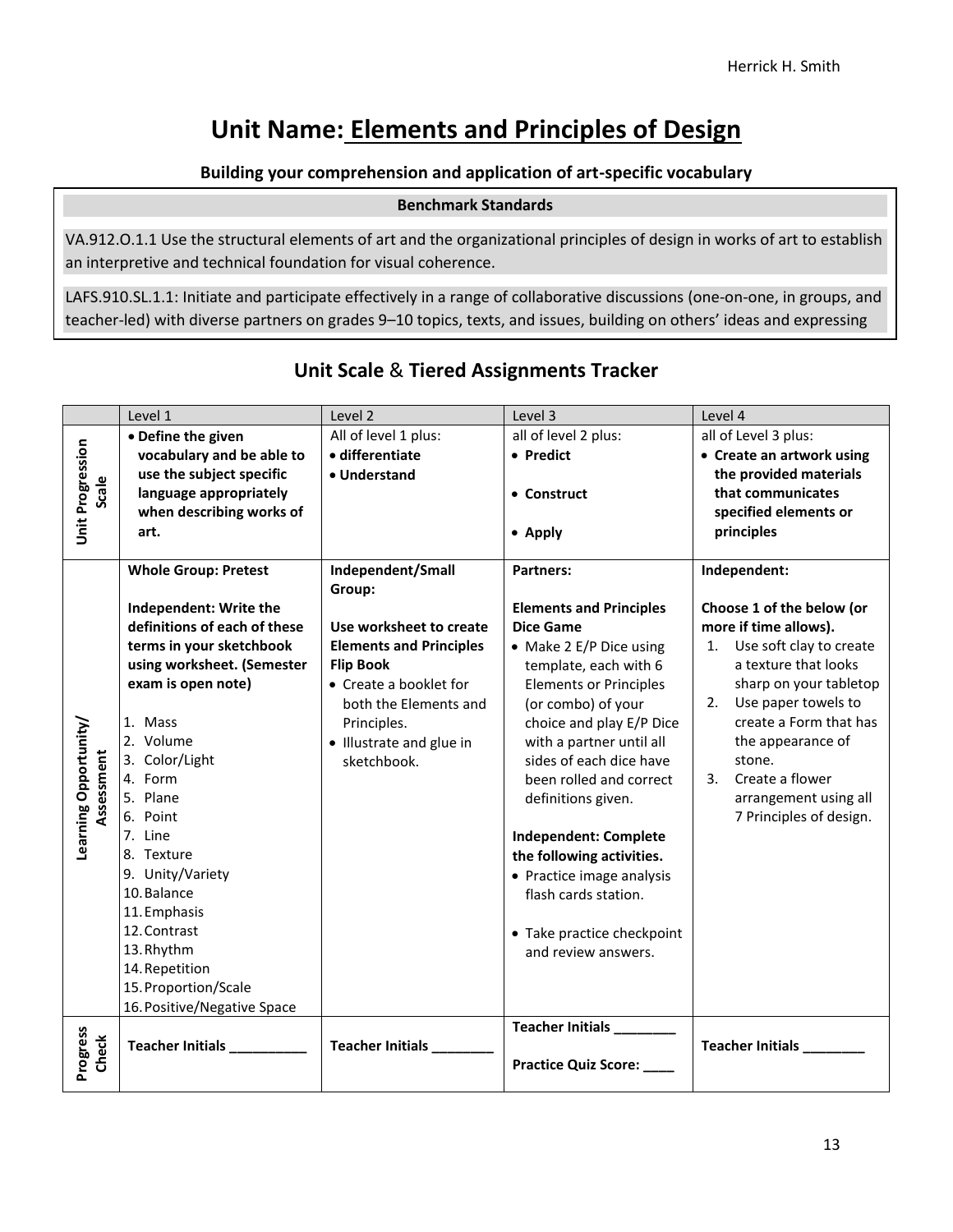# **Elements and Principles Flip Book**

- 1. Cut out the perimeter and then fold central solid lines BEFORE cutting dashed lines.
- 2. This will create a pamphlet with folding flaps forming a "front" and "inside"
- 3. On the front of one side, illustrate the Elements. On the second, illustrate the Principles.
- 4. On the inside-middle, write the definition of each element. Also, on the inside-flaps, break down each element a little further with illustrations. For example, forms be geometric or organic. Use shading techniques, color etc. to help you remember the concepts.

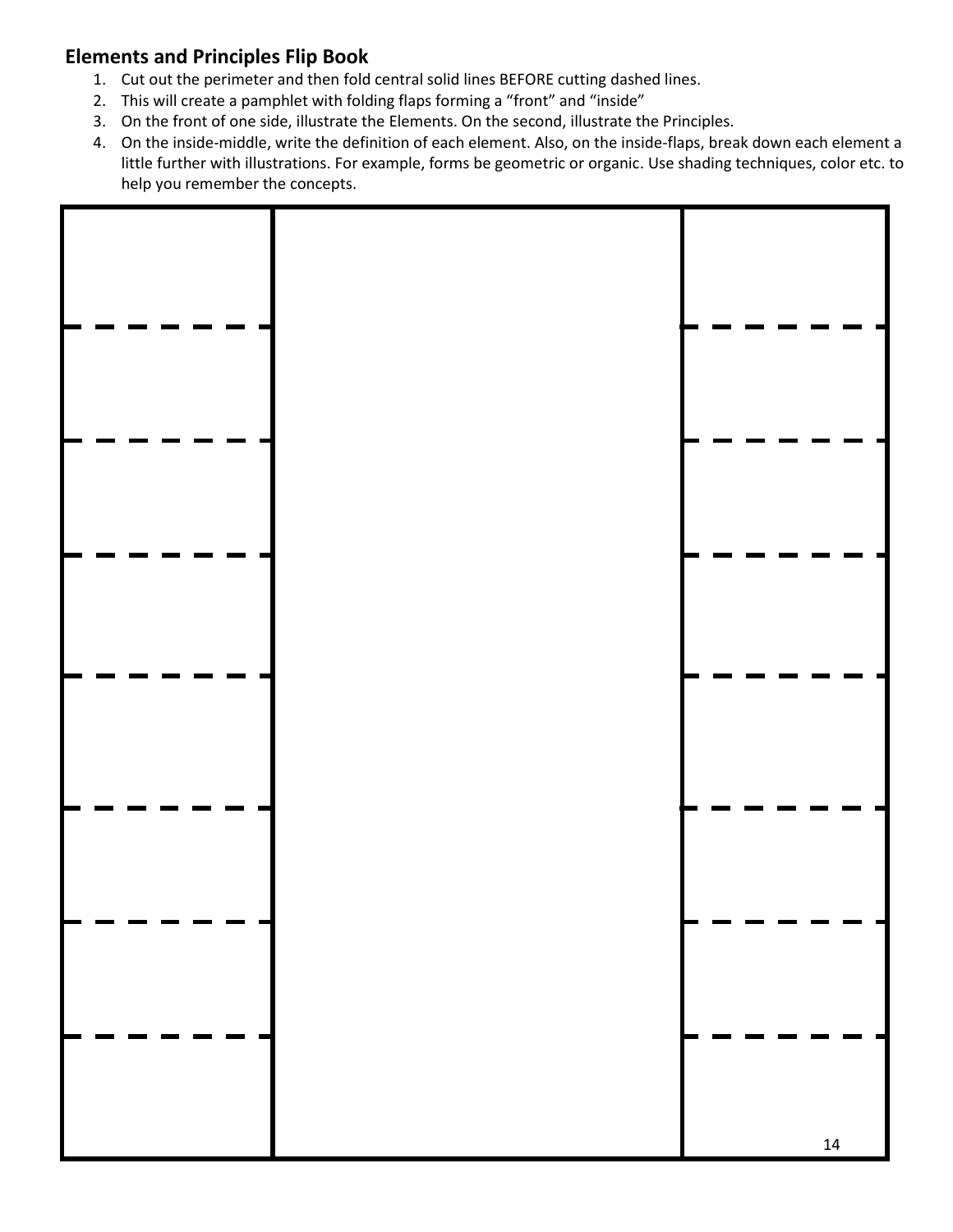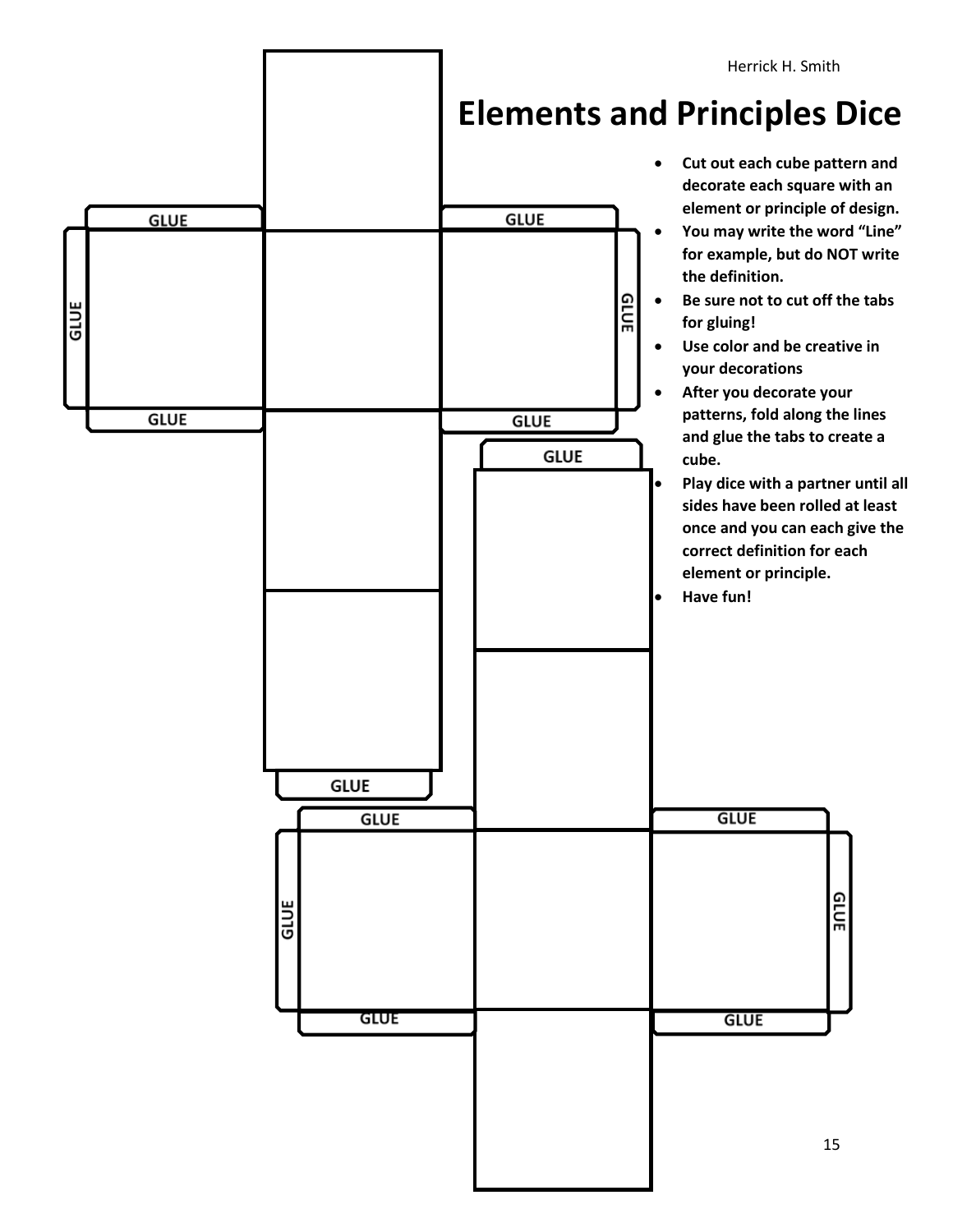# **Assignment: Wearable Art**

#### **Objective:**

The students will understand and develop critical thinking skills as they work to develop a project and create 3 original wearable art works. The scale of the work may vary from jewelry to entire outfits. The students will learn the importance of asking the necessary questions of who, what, when, where, why, and how to formally, conceptually, and technically address the challenges and issues they will face as they construct their project. Additionally, the students will learn to make appropriate decisions about what type of material to use and how to address the surface of their work to achieve their desired results. The students will gain additional practice in a variety of hand-skills skills as they formulate their pieces to meet their aesthetic. The students will foster and exercise their creative thinking and problem solving skills as they work to achieve their outlined personal artistic goals. **NOTE: All projects must remain in dress code and adhere to the student code of conduct.**

#### **Format/Process:**

- Begin by considering material. What will you use and why? List many materials.
- Choose 3 materials and develop a project plan for each (use the worksheet provided).
- Sketch! Build an idea file in your Visual Arts Journal (Sketchbook) for each of the 3 works.
- You may include color samples or textures to assist in communication of the intended work.
- Present these ideas to a mentor and with feedback from your mentor, refine your plans.
- The ideas do not necessarily have to relate to each other.
- Moving forward, continue to develop your project plan outlining your goals and how you will proceed: media choice, forming method, surface treatment, and conceptual content.
- This self-directed project may be used for your senior exhibition if you desire.
- Your greatest asset will be the ability to curate your portfolio. If you only make the minimum number of artworks the ability to choose the best pieces to submit will be severely limited.
- Take this opportunity to expand the conceptual breadth of your works for your exhibition.

**Materials/References:** Online databases, Contemporary News, Art Axis, Print Sources, Ceramics Monthly, Sculpture Magazine, Li Xiaofeng, Guo Pei, Daft Punk, Nick cave (sound suits), Virgil Ortiz.

#### **Considerations:**

- What type of pieces will you make?
- What do you want to communicate with the piece?
- How will you manipulate your material in a creative way?
- Is the comfort of your wearable item important or only the concept?
- Does seeing a material used in "fashion" elevate the significance of the item or reduce it?
- Is there a conceptual difference between free, purchased, or reclaimed trash items?
- What materials do you enjoy from your everyday life? Could you wear them?
- What formal qualities do your materials contribute to the work?
- Remember your attachment points! These elements will literally make-or-break your project!
- Consider formal issues and the elements and principles of design.
- Be patient in the process. Be, make, and observe/document the changes that occur in yourself and your art.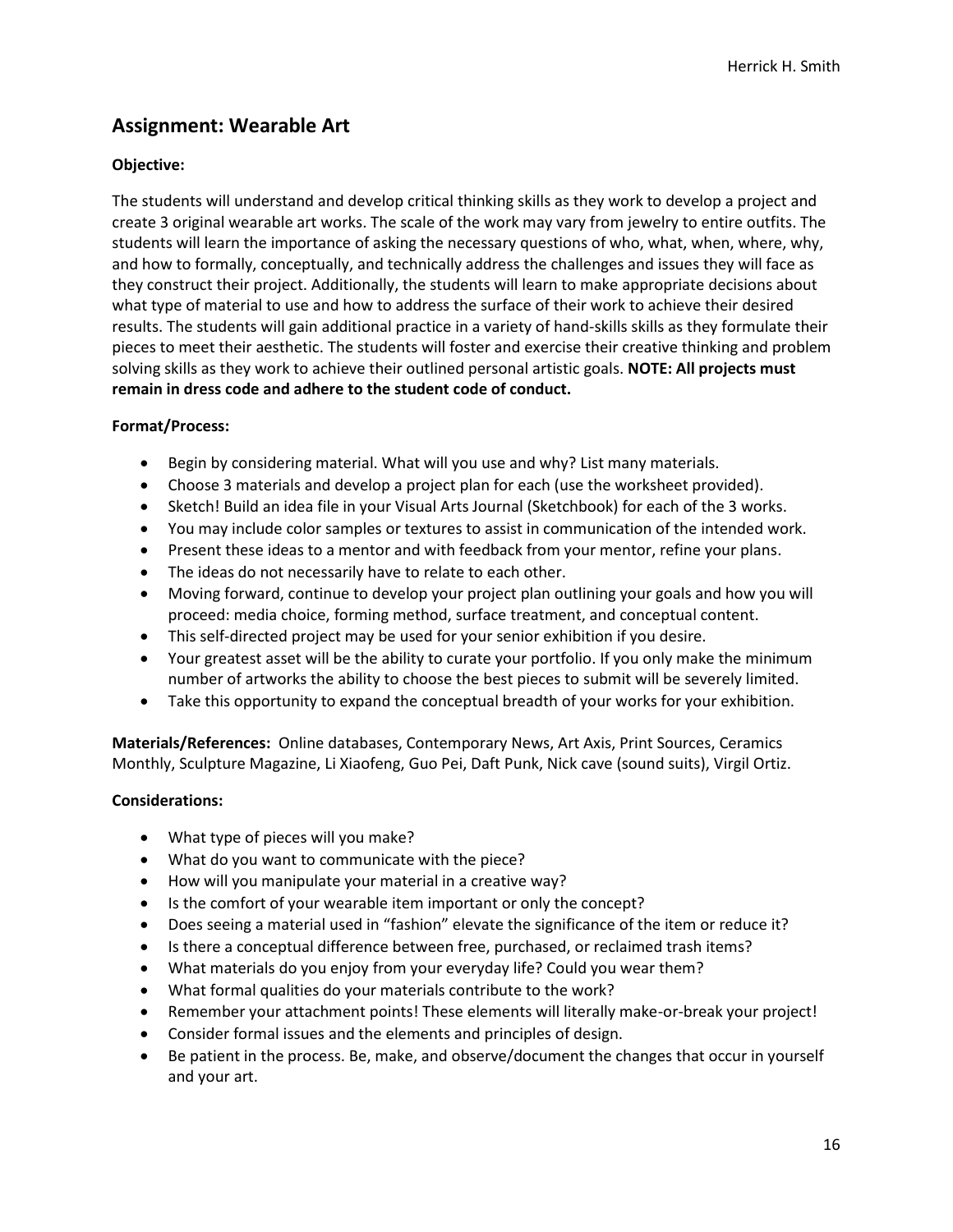# **Assignment: 10 Things**

#### **Objective:**

The students will understand and develop critical thinking skills as they work to develop a project and create 2 original art works. The students will learn the importance of asking the necessary questions of who, what, when, where, why, and how to formally, conceptually, and technically address the challenges and issues they will face as they construct their project. Additionally, the students will learn to make appropriate decisions about what type of material to use and how to address the surface of their work to achieve their desired results. The students will gain additional practice in a variety of handskills skills as they formulate their pieces to meet their aesthetic. The students will foster and exercise their creative thinking and problem-solving skills as they work to achieve their personal artistic goals.

#### **Format/Process:**

- Begin by listing 10 things in your life that you love and 10 things that you hate.
- Choose 3 subjects from each list and develop a brief project plan for each.
- Sketch! Build an idea file in your Visual Arts Journal (Sketchbook) for each of the 3 works.
- You may include color samples or textures to assist in communication of the intended work.
- Present these 6 ideas to a mentor and with feedback from your mentor narrow down your plan to 1 project about something you love and one project about something you hate.
- The ideas do not necessarily have to relate to each other.
- Moving forward, continue to develop your project plan outlining your goals and how you will proceed: media choice, forming method, surface treatment, and conceptual content.
- This self-directed project may be used for your senior exhibition if you desire.
- Your greatest asset will be the ability to curate your portfolio. If you only make the minimum number of artworks the ability to choose the best pieces to submit will be severely limited.

• Take this opportunity to expand the conceptual breadth of your works for your exhibition. **Considerations:**

- What type of pieces will you make?
- What do you want to communicate with the piece?
- How will you manipulate your material in a creative way?
- What are the objective differences between love and hate? Explore connotation and denotation.
- What does it mean to really "love" rather than "enjoy"? Why are there so many words for love?
	- $\circ$  Affection, affinity, appreciation, devotion, fondness, friendship, passion, respect, tenderness, yearning, adulation, allegiance, amity, ardor, attachment, cherish, delight, devotedness, enchantment, enjoyment, fidelity, hankering, , idolatry, inclination, relish.
- What does it mean to really "hate" rather than "dislike"? Why are there so many words for hate?
	- o Animosity, antagonism, enmity, hostility, loathing, rancor, resent, revenge, venom, abhorrence, abomination, anathema, animus, antipathy, aversion, detest, disgust, irritant, malevolence, malignity, nuisance, objection, repugnance, revulsion, scorn, spite.
- How can you bring nuance to a piece and communicate emotion with subtlety?
- Consider formal issues and the elements and principles of design.
- Be patient in the process. Be, make, and observe/document the changes that occur in yourself and your art.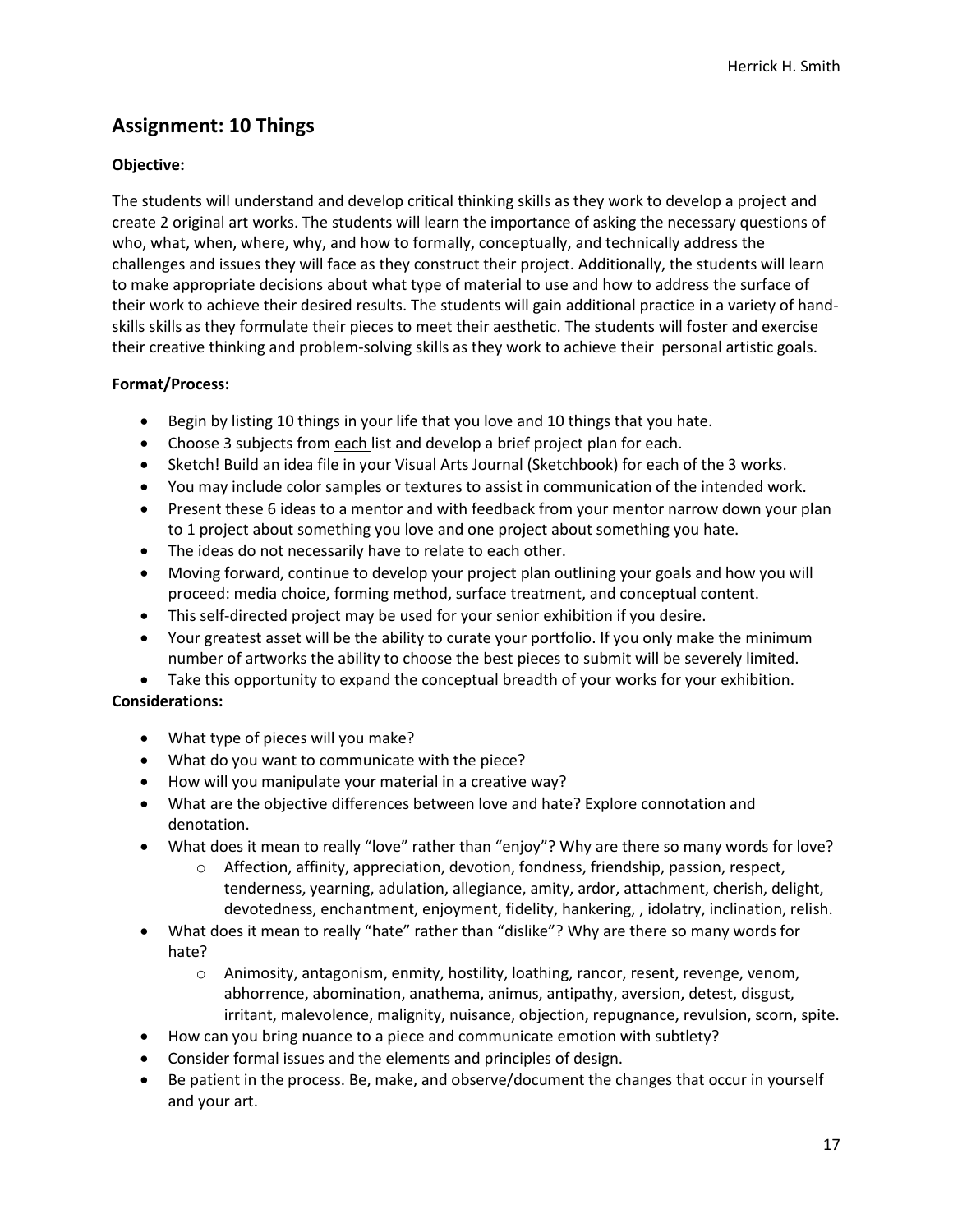# **Assignment: Found Object Assemblage**

#### **Objective:**

The students will understand and develop critical thinking skills as they work to develop a project and create 3 original art works. The students will learn the importance of asking the necessary questions of who, what, when, where, why, and how to formally, conceptually, and technically address the challenges and issues they will face as they construct their project. Additionally, the students will learn to make appropriate decisions about what type of material to use and how to address the surface of their work to achieve their desired results. The students will gain additional practice in a variety of handskills skills as they formulate their pieces to meet their aesthetic. The students will foster and exercise their creative thinking and problem solving skills as they work to achieve their outlined personal artistic goals.

#### **Format/Process:**

- Begin by browsing antique stores, thrift stores, garage sales or your attic (with permission) and gather objects that you can transform along with other materials.
- This project may be approached directly with a plan in mind or "backwards" letting the objects you find inform your sculptural decisions.
- Sketch, sketch, sketch! Build an idea file in your sketchbook for each of the three works.
- You may include color samples or textures to assist in communication of the intended work.
- Present these ideas to a mentor and with feedback from your mentor, refine your plan.
- The ideas do not necessarily have to relate to each other.
- Moving forward, continue to develop your project plan outlining your goals and how you will proceed: media choice, forming method, surface treatment, and conceptual content.
- This self-directed project may be used for your senior exhibition if you desire.
- Your greatest asset will be the ability to curate your portfolio. If you only make the minimum number of artworks the ability to choose the best pieces to submit will be severely limited.
- Take this opportunity to expand the conceptual breadth of your works for your exhibition.

**Materials/References:** Online databases, Contemporary News, Art Axis, Print Sources, Ceramics Monthly, Sculpture Magazine, Nick Cave (sculptures), Larry Fuente, Kris Kuksi.

#### **Considerations:**

- What type of pieces will you make? What do you want to communicate with the piece?
- How will you manipulate your material in a creative way?
- Does seeing more of something elevate the significance of the item or reduce it?
- Is there a conceptual difference between free, purchased, or reclaimed trash items?
- What materials do you enjoy from your every day life?
- Do you have a habit that produces an item that can be used as art? (Soda pull tabs etc.)
- Can you use multiple items to create a new symbol?
- What could the individual items symbolize and is this changed when they are in a group?
- What formal qualities do the items contribute to the work?
- Remember your attachment points! These elements will literally make-or-break your project!
- Consider formal issues and the elements and principles of design.
- Be patient in the process. Be, make, and observe/document the changes that occur in yourself and your art.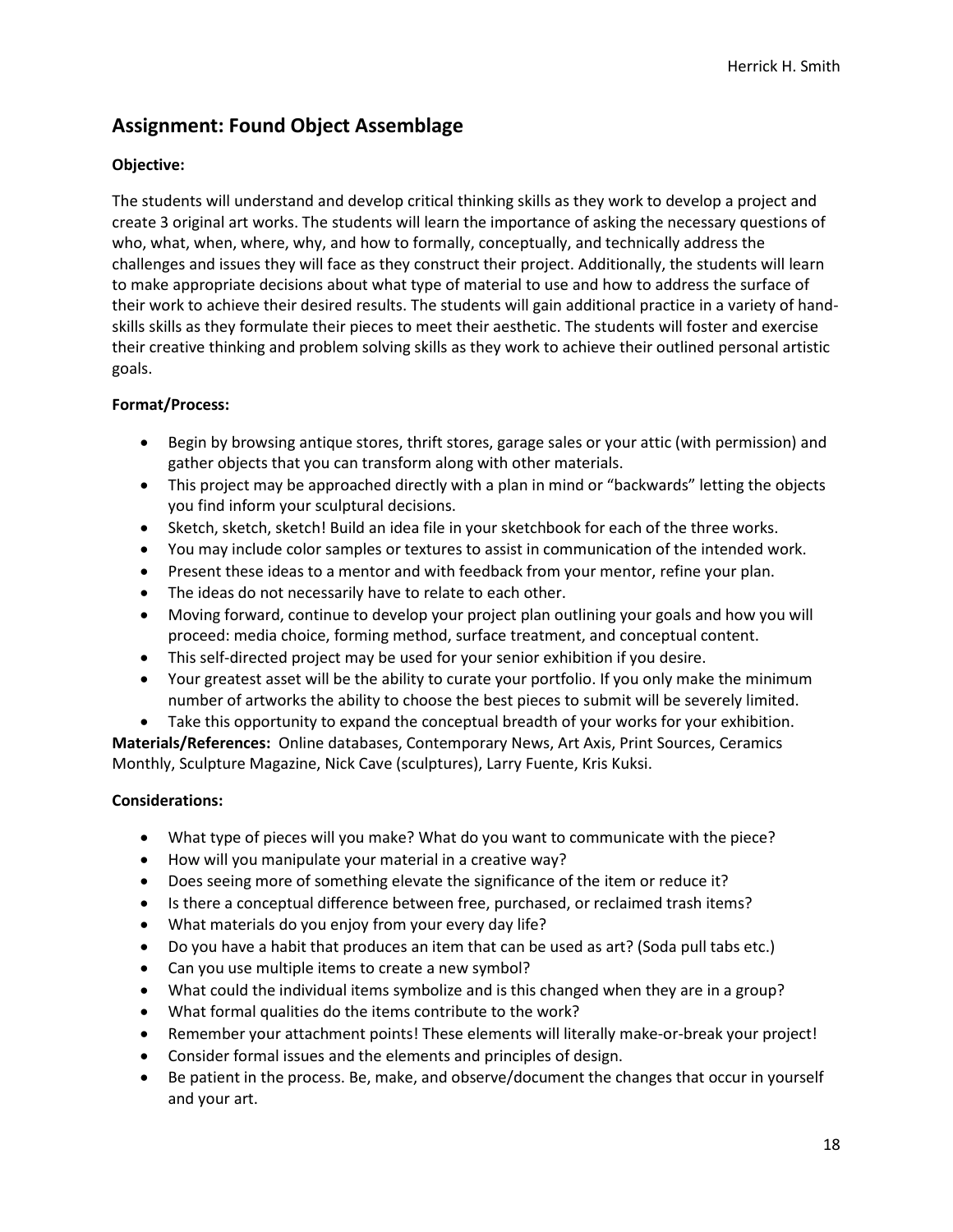# **Assignment: 300 Objects**

#### **Objective:**

The students will understand and develop critical thinking skills as they work to develop a series of 3 original art works using multiple objects (300 individual objects in each artwork). The students will learn the importance of asking the necessary questions of who, what, when, where, why, and how to formally, conceptually, and technically address the challenges and issues they will face as they construct their project. Additionally, the students will learn to make appropriate decisions about what type of material to use and how to address the surface of their work to achieve their desired results. The students will gain additional practice in a variety of hand-skills skills as they formulate their pieces to meet their aesthetic. The students will foster and exercise their creative thinking and problem solving skills as they work to achieve their outlined personal artistic goals.

#### **Format/Process:**

- Begin by listing 10 items that could be easily obtained in quantities of 300 or more. (Sunflower seeds, cotton balls, tooth picks, popsicle sticks, etc.)
- Considering this list, plan 3 sculptures using only 1 of the types of items above for each sculpture.
- You may alter the surfaces of the items (paint etc.) however each sculpture should be composed of only 1 type of object and whatever adhesive you use for attachment.
- Sketch! Build an idea file in your Visual Arts Journal (Sketchbook) for each of the 3 works.
- You may include color samples or textures to assist in communication of the intended work.
- Present these ideas to a mentor and with feedback from your mentor, refine your plans.
- Moving forward, continue to develop your project plan outlining your goals and how you will proceed: media choice, forming method, surface treatment, and conceptual content.
- This self-directed project may be used for your senior exhibition if you desire.
- Your greatest asset will be the ability to curate your portfolio. If you only make the minimum number of artworks the ability to choose the best pieces to submit will be severely limited.

• Take this opportunity to expand the conceptual breadth of your works for your exhibition. **Materials/References:** Online databases, Contemporary News, Art Axis, Print Sources, Ceramics Monthly, Sculpture Magazine, Richard Long, Anya Gallaccio, Ann Hamilton, Chris Burden, Ai Weiwei.

#### **Considerations:**

- What type of pieces will you make? What do you want to communicate with the piece?
- Does seeing more of something elevate the significance of the item or reduce it?
- Is there a conceptual difference between free, purchased, or reclaimed trash items?
- What materials do you enjoy from your everyday life?
- Do you have a daily habit that produces an item and can this be used as art? (Soda pull tabs etc.)
- Can you use multiple items to create a new symbol?
- What could the individual items symbolize and is this changed when they are in a group?
- What formal qualities to the items contribute to the work?
- Remember your attachment points! These elements will literally make-or-break your project!
- Consider formal issues and the elements and principles of design.
- Be patient in the process. Be, make, and observe/document the changes that occur!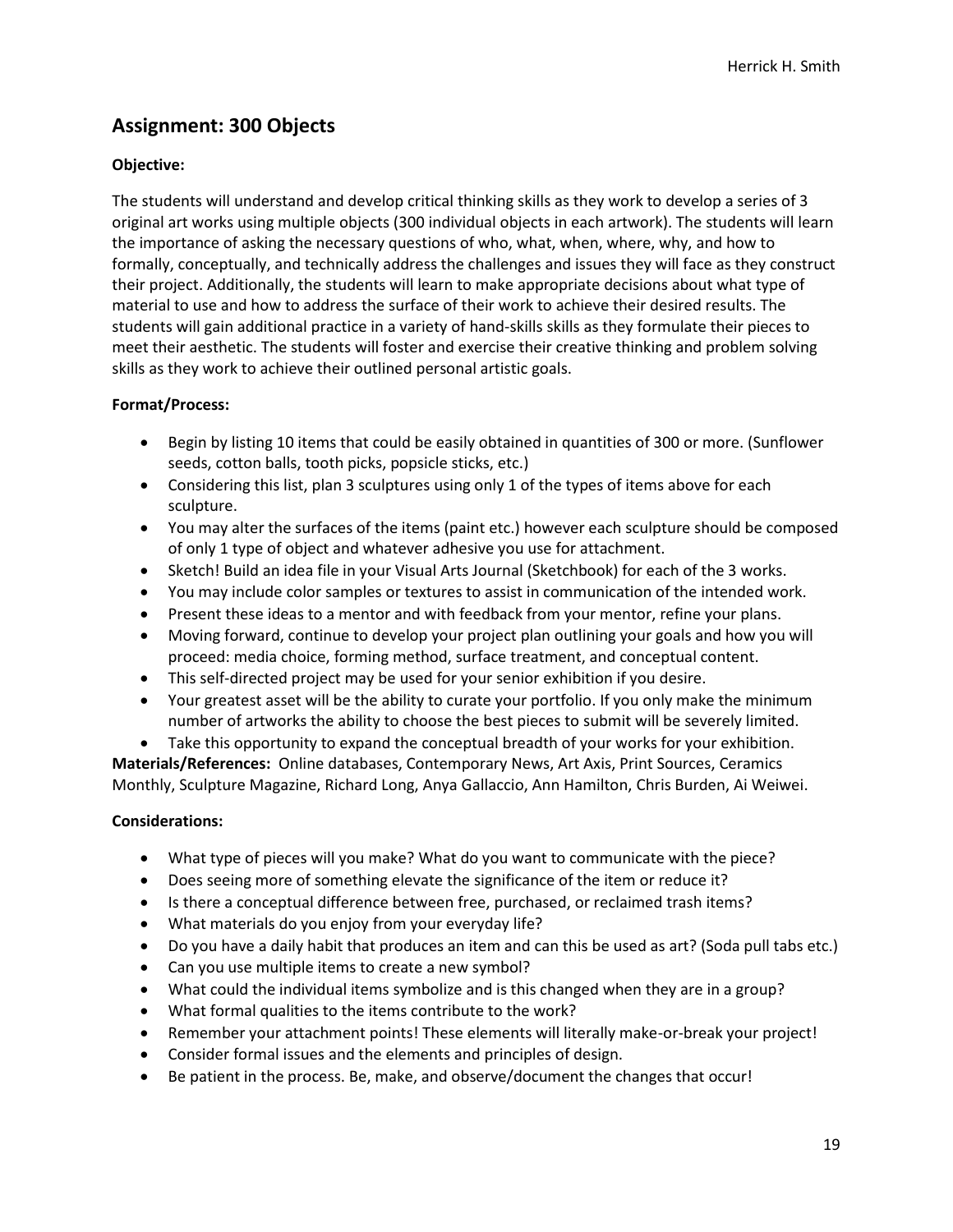# **Assignment: Installation/Intervention**

#### **Objective:**

The students will understand and develop critical thinking skills as they work conceptually to fulfill the parameters of the assignment and create 3 works of outdoor art. The students will learn the importance of asking the question of who, what, when, where, why, and how to address the conceptual and technical issues they will face as they construct theie art. At the completion of this assignment the student will understand and be able to demonstrate proper procedures in various three dimensional design methods such as; pattern making, assemblage, utilization of found objects, sculptural intervention, etc. The student will gain a greater understanding of how to use the right techniques and methods to achieve a desired result. The focus of this assignment will be the translation of existent environmental features (natural or built) into a personal expression of value. This assignment will culminate with the final documentation of the artwork and analysis of how the piece is perceived.

#### **Format/Process:**

- Scout and photograph multiple locations that you may want to use to build your site-specific environmental sculpture. —Take a walk with your family, go fishing, look at the birds, pay close attention to textures all around you!
- Make a written list at potential sites for what materials are available to use in those places.
- You will need to document AT LEAST TWO evidences of scouting for each site to submit with your final project photographs.
- Once you see the landscape or the potential materials, are you inspired? Start Sketching!
- Considering location and material create AT LEAST FOUR different sketch views for each work.
- Next, plan in your sketchbook the best way to proceed for each of the 3 pieces.
- If needed, make a pattern to help things stay consistent. Use cardboard or cardstock.
- Use any necessary technique to construct your piece. You may stick leaves together with a thorn or tear leaves apart to make straight lines etc.

• Finally, document your work with either still image[s] or video[s] as appropriate for your work. **Materials/References:** Online databases, Contemporary News, Art Axis, Print Sources, Ceramics Monthly, Sculpture Magazine, Andy Goldsworthy, Shay Church, Ai Weiwei, Henrique Oliver, Lawrence Argent, Christo and Jeanne-Claude.

#### **Considerations:**

#### Creation

- What type of sculpture will you make?
- Planning is key! Have a solid goal before you start. What do you want to communicate?
- Where will you construct your installation? Around buildings or in nature?
- How will your work be displayed for the viewer? Will it be hidden away or put on prominent display?
- Will your artwork reference your selected site? If so, how? If not, why?
- Your piece can be any size. Consider the scale.
- Be patient in the construction process. Build and then observe and reflect before you continue.
- Sculpturally, an intervention "interrupts normal existence". Will your sculpture be an intervention along a path that people must pass through?
- Vandalism/graffiti/guerilla artwork is **absolutely unacceptable** under any circumstance.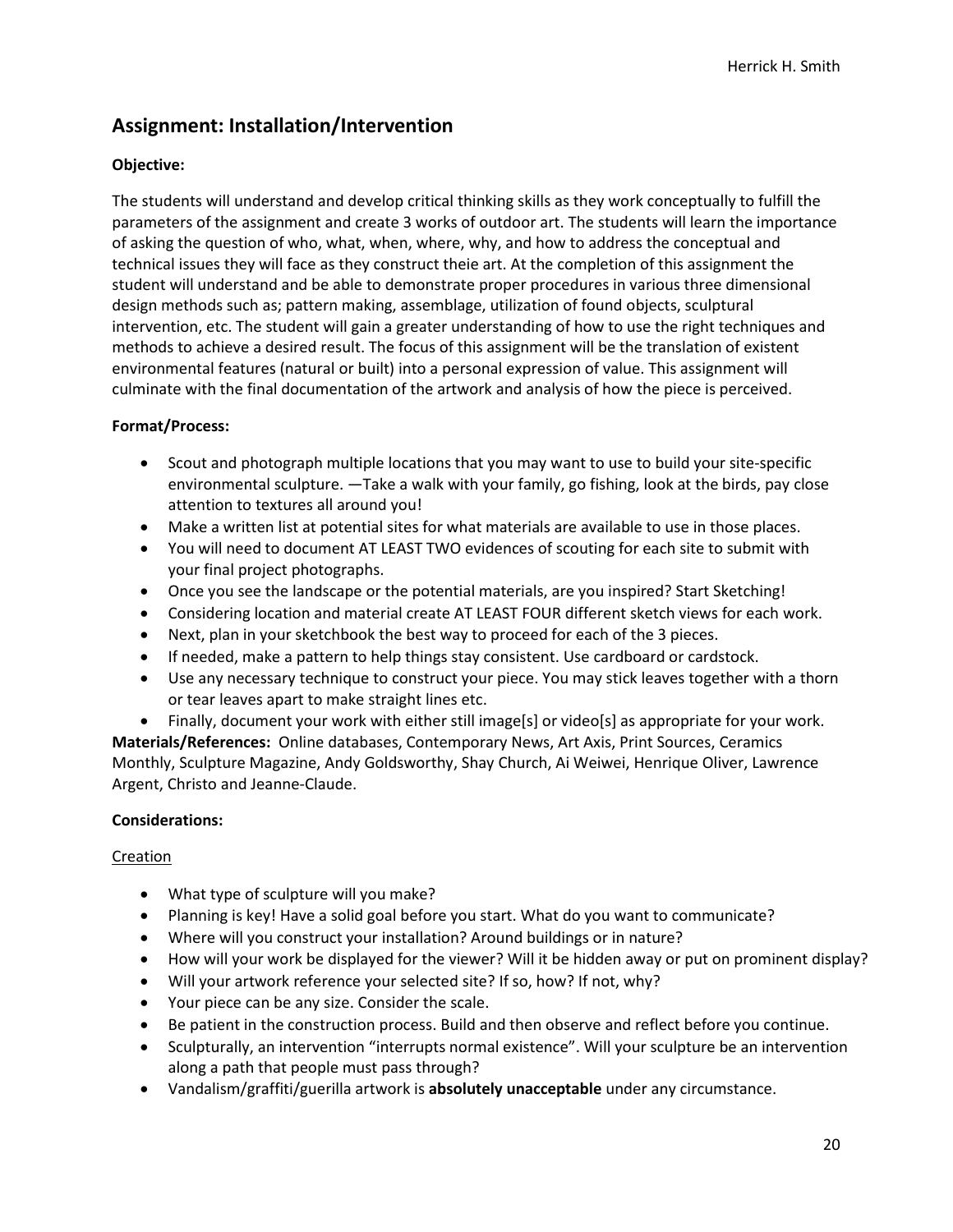#### Documentation

- What is the best angle from which to photograph your artwork?
- Can you change the scale of your work by changing the angle of the image?
- Is a series of images or a video more appropriate than a still image?
- Does the time of day, shadows, light, or other natural elements change the successfulness of your sculpture?
- Extra effort- create a time lapse of building your sculpture or a time lapse of your sculpture as it succumbs to the elements. Does it hold up, or does it get destroyed? Is that process part of the artwork?

# **Natural Material Selection Guide**

(You are Not limited to this list!)

- Sticks
- Leaves
- Long marsh grass
- Short lawn grass
- Sticks
- Pine needles
- Turkey Oak leaves
- Pine cones
- Sand (Multicolored)
- Dirt (Multicolored)
- Mud
- Clay
- Wet or Dry Slip (made from natural clay)
- Twigs
- Thorns
- Vines
- Rocks
- Pebbles
- Acorns
- Hickory nuts
- Bird feathers (Wash your hands!!!)
- Sand spurs (Mind the Spikes!!!)
- Cactus pads (Mind the Spikes!!!)
- Shells
- Sharks teeth
- Shadow and light
- Water
- Bones (Wash your hands!!!)
- Lichen
- Moss
- Bark
- **Branches**
- Palm fronds
- Palm berries
- Palm fiber
- Saw palmetto stems (Mind the Spikes!!!)
- Animal footprints
- Your foot print
- Fish scales
- Deer antler sheds (Wash your hands!!!)
- Crab claws (Wash your hands!!!)
- Seaweed
- Drift wood
- **Butterfly wings**
- Seed pods
- Prickly Pears (Mind the Spikes!!!)
- Stumps (Check for Snakes !!!)
- Fallen Trees (Check for Snakes!!!)
- Mushrooms (Handle with Care!!)
- Pollen
- Flowers (whole)
- Flower petals
- Berries (Do Not Eat!!!)
- Any of the above wet or dry
- Time as any of the above change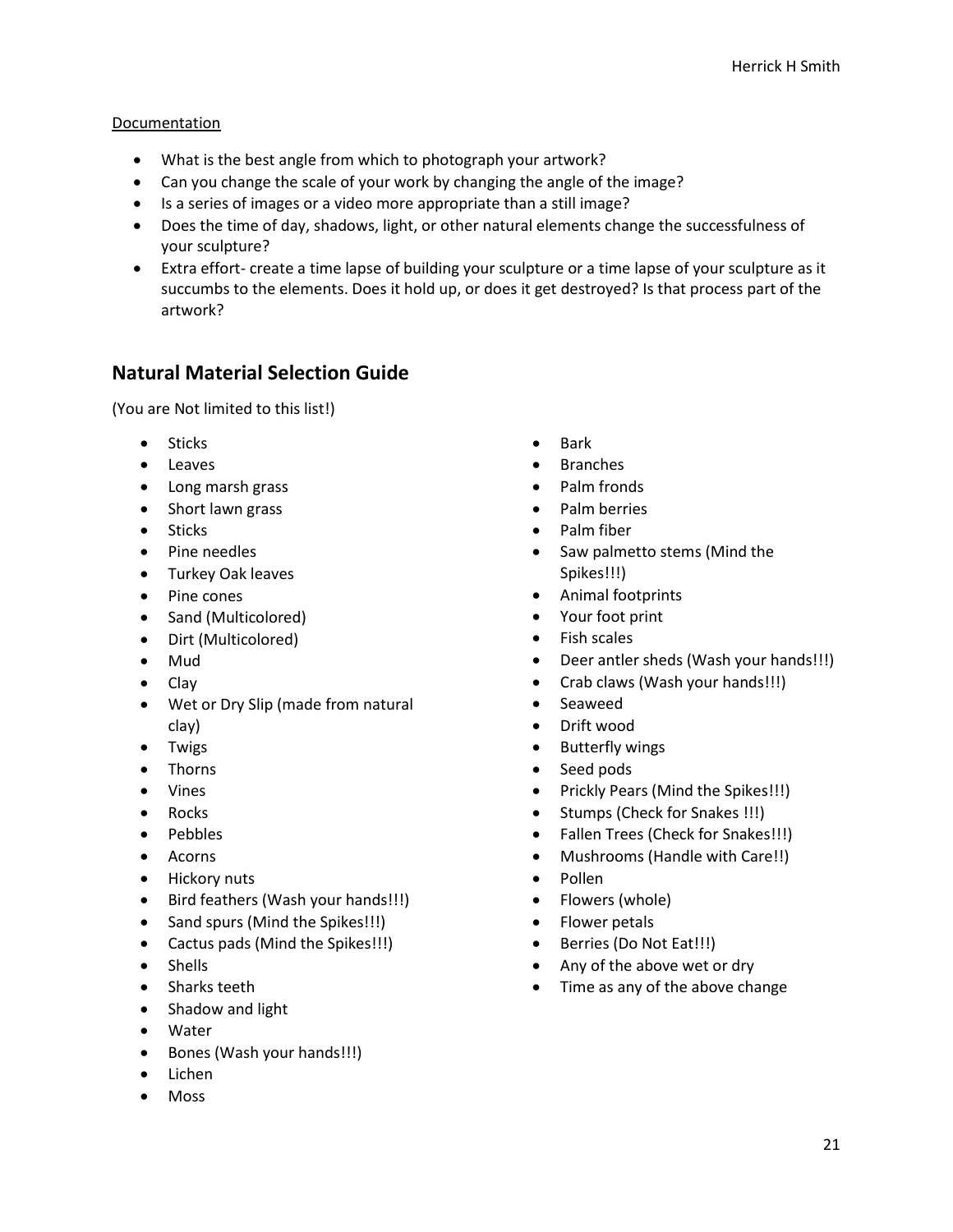# **Assignment: 12-Hour Project**

#### **Objective:**

The students will understand and develop critical thinking skills as they work to develop a project and create an original series of 12 artworks. The students will learn the importance of asking the necessary questions of who, what, when, where, why, and how to formally, conceptually, and technically address the challenges and issues they will face as they conduct their project. Additionally, the students will learn to make appropriate decisions about what type of material to use, and how to address the surface of their work to achieve their desired results. The students will foster and exercise their creative thinking and problem solving skills as they work to achieve their outlined personal artistic goals. The students will be exposed to time as a fluid medium and allow the constrictions of the time based project to influence their art-making experience.

#### **Format/Process:**

- Choose a 12-hour segment of time in which you will be able to make a new artwork every hour for 12 hours in a row.
- There are NO medium restrictions. If making a land-based or environmental artwork, high quality photographic records or other artifacts are required.
- Choosing a single medium is encouraged. Be prepared for your faculties and facility with the medium to change over time.
- Embrace this time and reflect in your Visual Arts Journal (sketchbook) about your perceptions of time and the chosen medium.
- This self-directed project may be used for your senior exhibition if you desire.
- Your greatest asset will be the ability to release yourself to the process and embrace the power of time and experiential learning. Use a timer to keep yourself on track.
- This project will produce a minimum of 12 artworks that were completed over the course of a maximum of 1 hour.
- You may extend this task by additional hours or repeat it with differing media.

**Materials/References:** Online databases, Contemporary News, Art Axis, Print Sources, Ceramics Monthly, Sculpture Magazine, Linda Swanson, Néle Azevedo, Francis Alÿs.

#### **Considerations:**

- What type of pieces will you make and what do you want to communicate with the series?
- How will you manipulate your material in a creative way?
- This series enters the realm of "multiples". How does this influence your content decisions?
- How will this series be displayed? How can this affect the meaning?
- Consider formal issues such as Mass, Volume, Color/Light, Form, Plane, Line, Texture, Unity/Variety, Balance, Emphasis, Contrast, Rhythm, Repetition, Proportion/Scale, and Positive/Negative Space.
- Be patient in the process. Be, make, and observe/document the changes that occur in yourself and your art.
- Note how you expect time to affect your process and reflect on these notes after experiencing the 12 hours.
- How does your perception of time during the school year differ from during summer?
- How did your perception of time change during the pandemic/quarantine?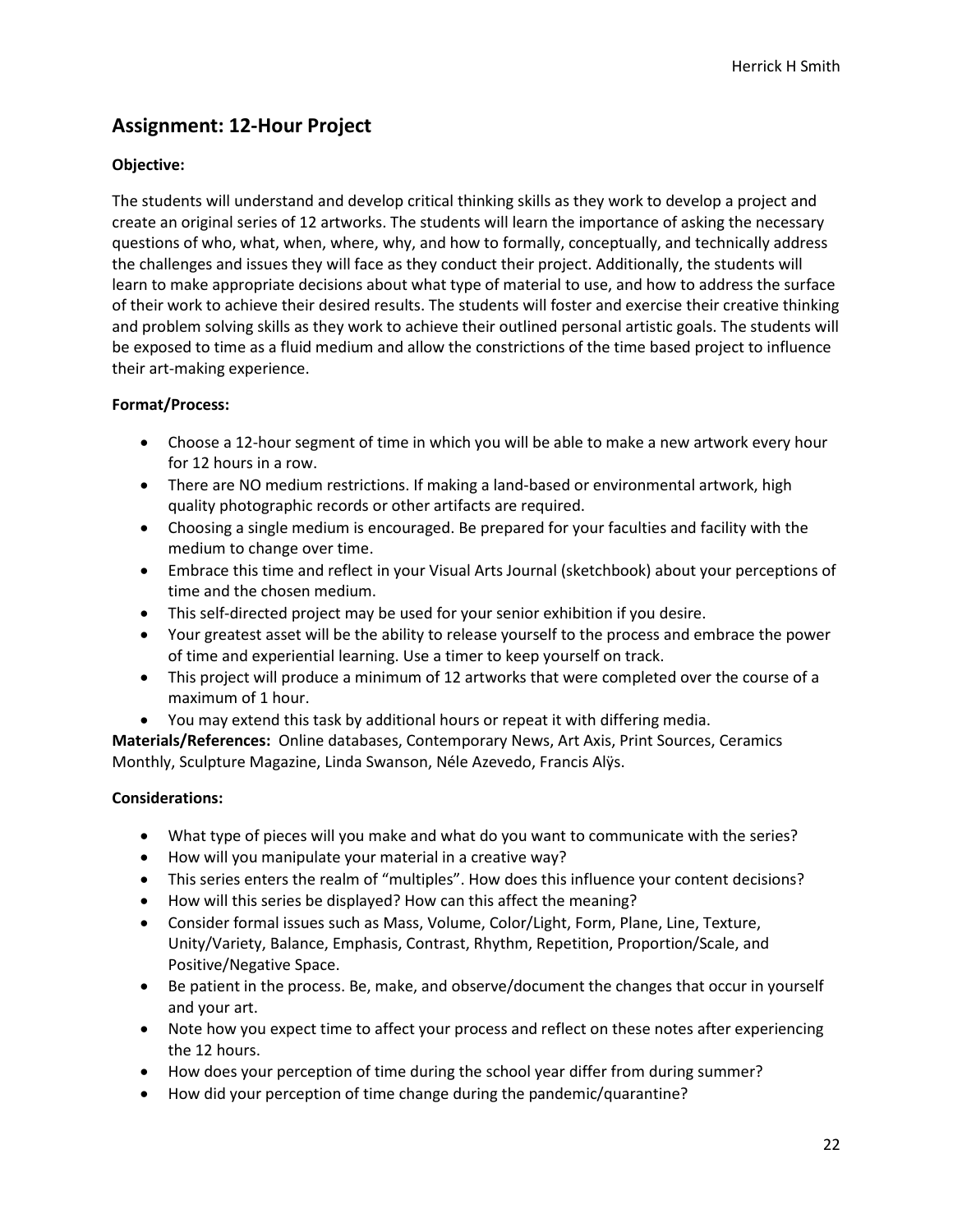# **Assignment: Individual Series**

#### **Objective:**

The students will understand and develop critical thinking skills as they work to develop a project and create an original series of 3 art works. The students will learn the importance of asking the necessary questions of who, what, when, where, why, and how to formally, conceptually, and technically address the challenges and issues they will face as they construct their project. Additionally, the students will learn to make appropriate decisions about what type of material to use, if clay, what temperature to fire to, and how to address the surface of their work to achieve their desired results. The students will gain additional practice in a variety of art-making skills including 2D and 3D disciplines as they construct their piece to meet their aesthetic. The students will foster and exercise their creative thinking and problem solving skills as they work to achieve their outlined personal artistic goals.

#### **Format/Process:**

- Sketch, sketch, sketch! Build an idea file in your sketchbook of artists or works that you like. You may even include color samples or textures you like.
- Write a project plan outlining your goals and how you will proceed: Media choice, forming method, surface treatment, conceptual content.
- This is a self-directed project towards your concentration however you must discuss it with your instructor before you begin.
- Construct at least 2 pieces that fit into your project plan. If you want to make a set (ex: plate, bowl, cup) this will count as 1 piece.
- Your greatest asset will be the ability to curate your portfolio. If you only make the minimum number of artworks the ability to choose the best pieces to submit will be severely limited.

#### **Considerations:**

- What type of piece will you make?
- What do you want to communicate with the piece?
- How will you manipulate your material in a creative way?
- Consider formal issues such as line, shape, color, texture, value, space, balance, harmony, movement, proportion, variety, rhythm etc.
- Be patient in the construction process. Build and then wait for your piece to set up/cure/dry before you continue.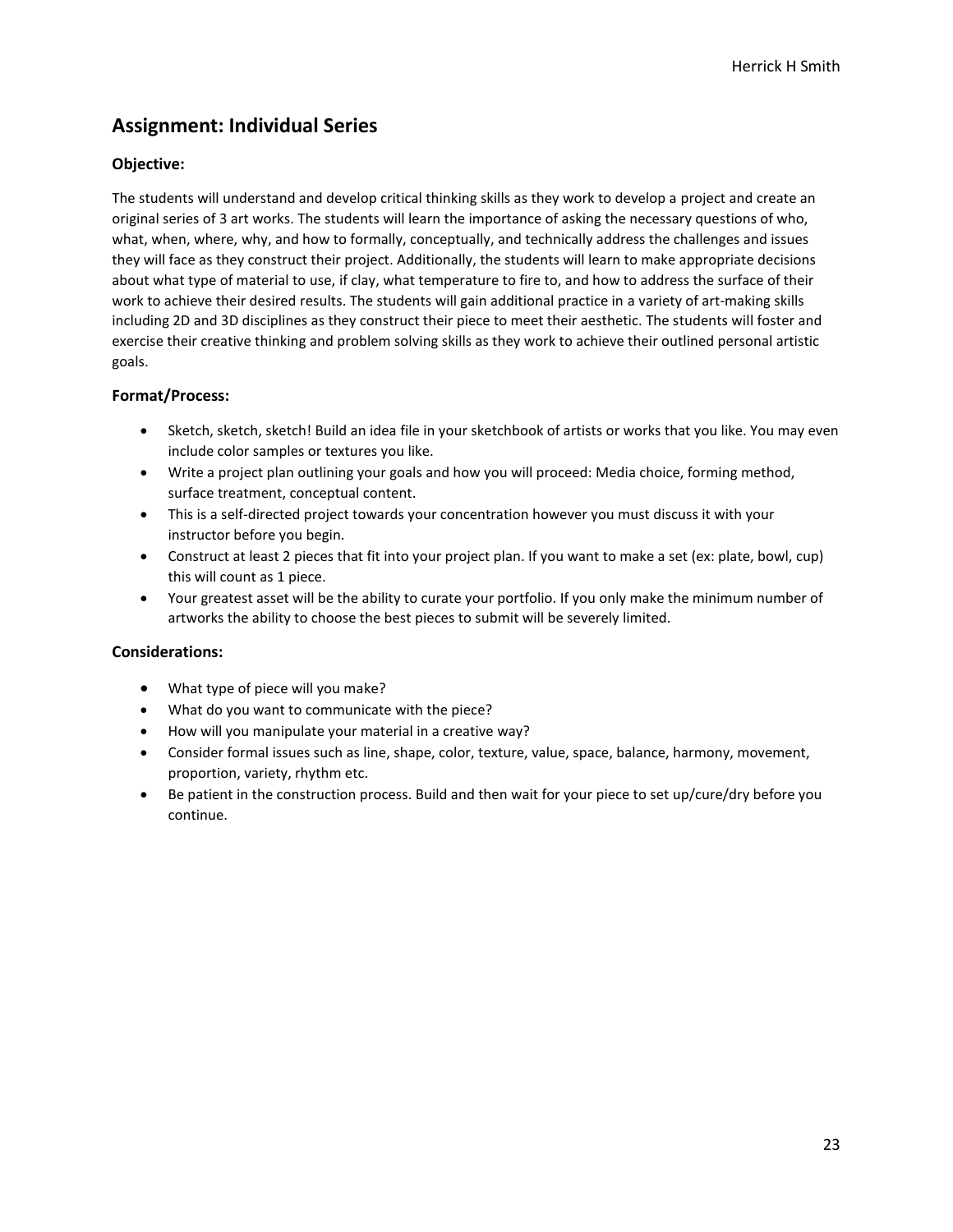#### **UNIVERSAL CONCEPTS IN ART**

- CHANGE
- SYSTEMS
- POWER
- GOVERNMENT
- REVOLUTION
- EVOLUTION
- FRONTIERS
- EXPLORATION
- CUSTOMS &TRADITIONS
- PRESERVATION
- CONFLICT
- CYCLE
- COURAGE
- HONOR
- NATURE
- SYMBOLS
- ENERGY
- CULTURE
- FAMILY
- COLONIZATION
- RELIGON
- **ENVIRONMENT**
- **COMMUNICATION**
- TRANSPORTATION
- LAW & JUSTICE
- **BOUNDARIES**
- SUPPLY & DEMAND
- ECONOMICS
- **SCARCITY**
- THE FUTURE
- THE PAST
- **EQUALITY**
- THE "OTHER"
- RACE
- **FAITH**
- "OUTSIDERS"
- "INSIDERS"
- DEATH/DYING
- TIME
- CONQUEST

# **Elements and Principles Of Art**

#### **Elements:**

**Mass:** Related to Volume, Mass refers to a shape or 3D volume that has or gives the illusion of having weight, density, or bulk. In 3D work, a Mass is an actual object that takes up space or has Volume (height, width, and depth) and physical weight. In 2-D work, Mass relies on creating the illusion of space and depth.

**Volume:** Related to Mass, Volume it the physical space occupied by a form. In 2D work volume is the illusion of 3 dimensions defined by edges. In 3D work, a volume is a physical object or Form that has height, width, and depth. "Sculpture-In-The-Round".

**Color/Light:** Color Is the light we perceive as it is reflected off of objects. The range is endless though our individual perception can change the way we see color. Compositions can be monochromatic or polychromatic. Light, as it falls on objects can also change the way we perceive 3 dimensional objects. Value or Saturation refers to Tints and Shades of a Hue or Color.

**Form:** Is slightly different than "shape" and refers to the physicality of a rendered image. 2D drawings may exhibit form but this element usually describes a 3D object. Generally classified as "geometric" or "organic", this element helps both a designer and a viewer comprehend the world around them.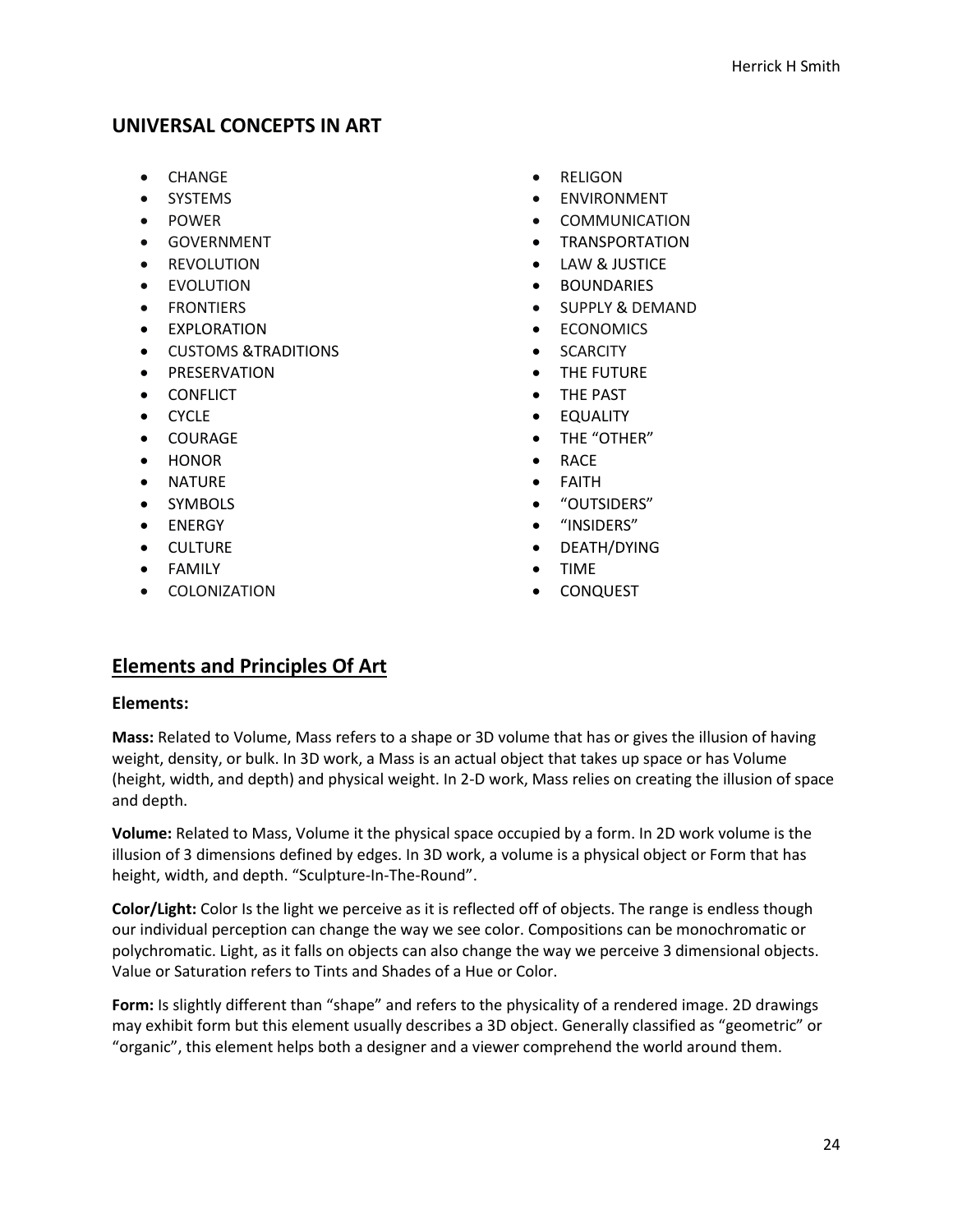**Plane:** A planar surface is a flat surface, and any distinct flat surface within a 2D or 3D work may be referred to as a plane. Planes may also intersect at any angle and may be used to visually describe any object.

**Line:** The most basic and versatile mark with incredible power to control a composition. Every other element comes from control of Line. In 3D work Line can move along the "Z" axis into space creating Volume.

**Texture:** This element refers to the smoothness or roughness in an artwork. This may be either visual or physical texture, or both. This element is present in both 2D and 3D works.

#### **Principles:**

**Unity/Variety:** Refer to the distinguishable units of a work belonging to each other so that each contributes to the functioning of the whole composition. Too much unity creates monotony, too much variety becomes chaos. Both are important and ideally, areas of interest in the composition interact with places for the eye to rest.

**Balance:** Refers to the visual weight of units of the composition. It is a sense that the composition feels stable. Imbalance causes a feeling of discomfort in the viewer. Symmetry relies on balance.

**Emphasis:** The most important area of a composition. This principal is present in both 2D and 3D works. Can be achieved through other concepts on this list such as scale.

**Contrast:** A planned difference between units in a composition, such that each element is made stronger in relation to the other. Areas of contrast are among the first places that a viewer's eye is drawn.

**Rhythm:** Implied through the repetition of elements of art in a non-uniform but organized way. Unlike simple repetition, which demands consistency, rhythm relies on variety

**Repetition:** The composed uniform and regular use of the elements of art or any combination thereof in a repeating sequence. Anything can be turned into a pattern through repetition.

**Proportion/Scale:** Scale and proportion in art are both concerned with size. Scale refers to the size of an object (a whole) in relationship to another object (another whole). In art the size relationship between an object and the human body is often significant.

**Positive/Negative Space:** This principal describes how the volume of a work exists in the world. Positive Space is the space the work occupies. Negative Space is the area around the work.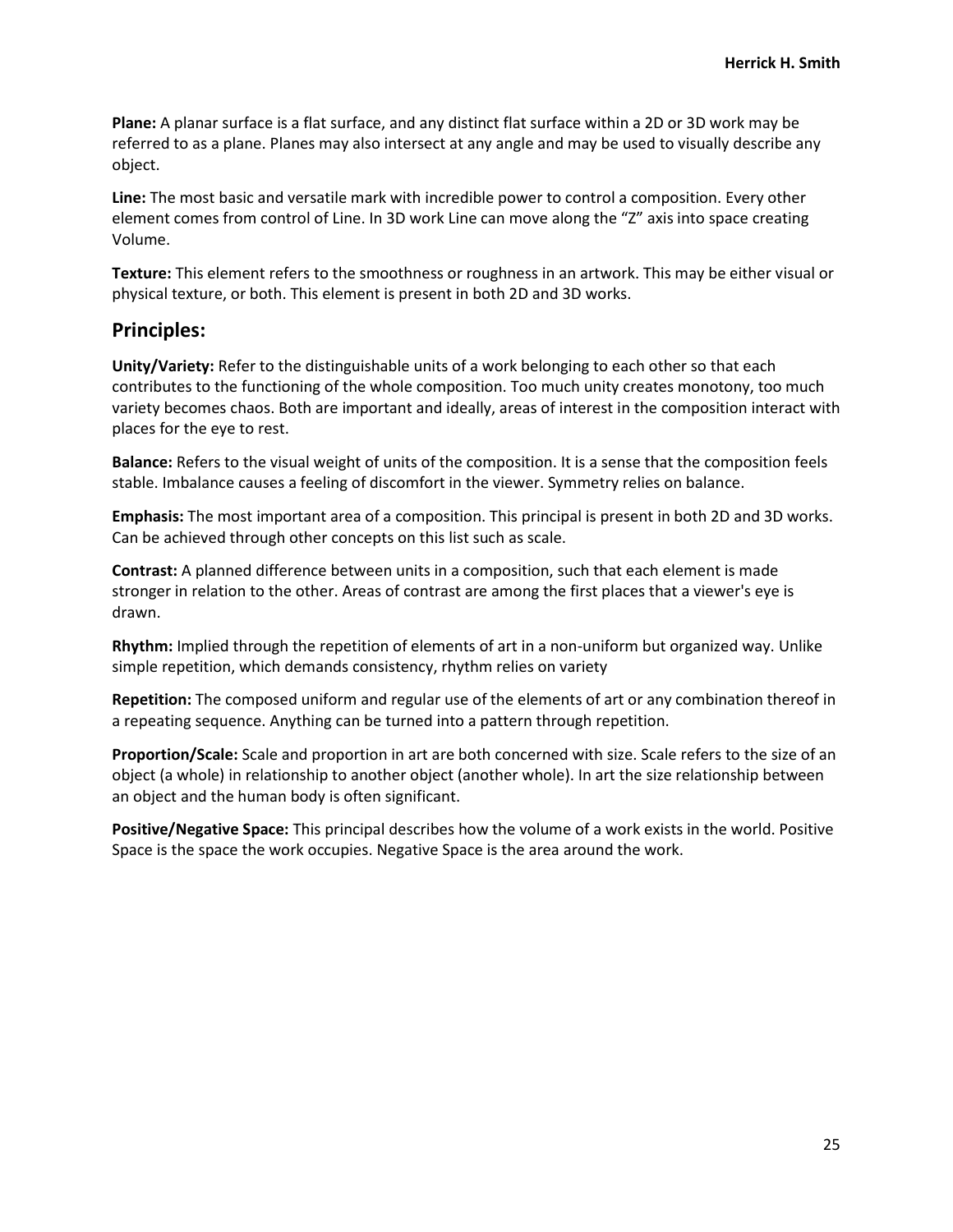|              | 4                              | ω                            | Z                             | ⊢                             | 0                           |
|--------------|--------------------------------|------------------------------|-------------------------------|-------------------------------|-----------------------------|
| Function     | Your sculptural form is an     | Functions well and/or        | Sculpture is in the early     | Technically finished but      | Sculpture is absent, poorly |
|              | interesting sculptural object  | carries the concept. Care is | stages of conceptual          | lacking in conceptual or      | executed, broken, or        |
|              | and performs visually in       | evident in the construction  | communication. Meaning        | philosophical directive.      | otherwise not functioning   |
|              | service of a greater driving   | for the viewer's perception  | becomes clear only after      | Communicates no               | as intended.                |
|              | idea. If a conceptual work,    | and/or reaction.             | explanation by student.       | message.                      |                             |
|              | the meaning is evident and     |                              |                               |                               |                             |
|              | engaging.                      |                              |                               |                               |                             |
| Craft        | High craft. No cracks and all, | Well-made and it is clear    | No structural cracks, Some    | Poor craftsmanship. Many      | Many deep cracks,           |
|              | surfaces are addressed and     | that the student has a       | surface cracks from drying.   | surface cracks, some          | components fell off,        |
|              | if texture is employed in      | grasp of the tools and       | The base or other elements    | structural cracks, rough      | elements are chipped or     |
|              | design, it is perfectly        | techniques of hand           | are only partly addressed.    | foot. $=$ $<$ $-4$ " or less. | sharp, tool marks not       |
|              | executed. Minimum Size or      | building, and cares for the  | Minimum $-4''$                |                               | related to design are       |
|              | greater in any dimension.      | product. Minimum -2".        |                               |                               | unaddressed.                |
| Surface      | High Craft in either textured  | Surface is well executed     | It is clear that there was an | No clear direction tor the    | The surface is totally      |
|              | surface or a smooth surface    | and if smooth or textured    | attempt at decoration but     | decoration. Neither an        | unaddressed. Still showing  |
|              | glazed, painted, or a          | the decoration is clearly    | it is unresolved.             | intentionally smooth or       | many "unintentional"        |
|              | combination of the two, or     | intentional.                 |                               | textured surface.             | finger or tool marks.       |
|              | addressed with an              |                              |                               |                               |                             |
|              | appropriate mixed media        |                              |                               |                               |                             |
|              | approach.                      |                              |                               |                               |                             |
| Composition  | Well designed and              | Composition is successful    | The work is somewhat          | Composition is lacking        | No design is apparent.      |
|              | composed in proportion and     | in scale, proportion, form,  | cumbersome and the grasp      | direction, grasp of           | Proportions are poor.       |
|              | scale. If decoration is        | and decoration if present.   | of proportion has room for    | proportion needs              | Scale is irregular.         |
|              | present it responds to the     |                              | improvement.                  | significant improvement       |                             |
|              | form in concert.               |                              |                               |                               |                             |
| Originality/ | Sculpture is completely        | Object chosen is original.   | Object chosen is original     | No personal connection to     | The object chosen is the    |
| Risk         | unique, The student clearly    | Work is built from detailed  | but inspired by an            | the object chosen and         | same or similar to another  |
|              | exercised creative decision    | drawings and sketches.       | established style. The finish | little or no effort or risk   | student in the class.       |
|              | making and chose a             | Finished in such a way as to | is not capable of fooling     | taking evident in the         |                             |
|              | technically challenging and    | fool the eye                 | the eye.                      | finished piece.               |                             |
|              | personal object.               |                              |                               |                               |                             |
|              |                                |                              |                               |                               |                             |

# Sculpture Critique Rubric

26